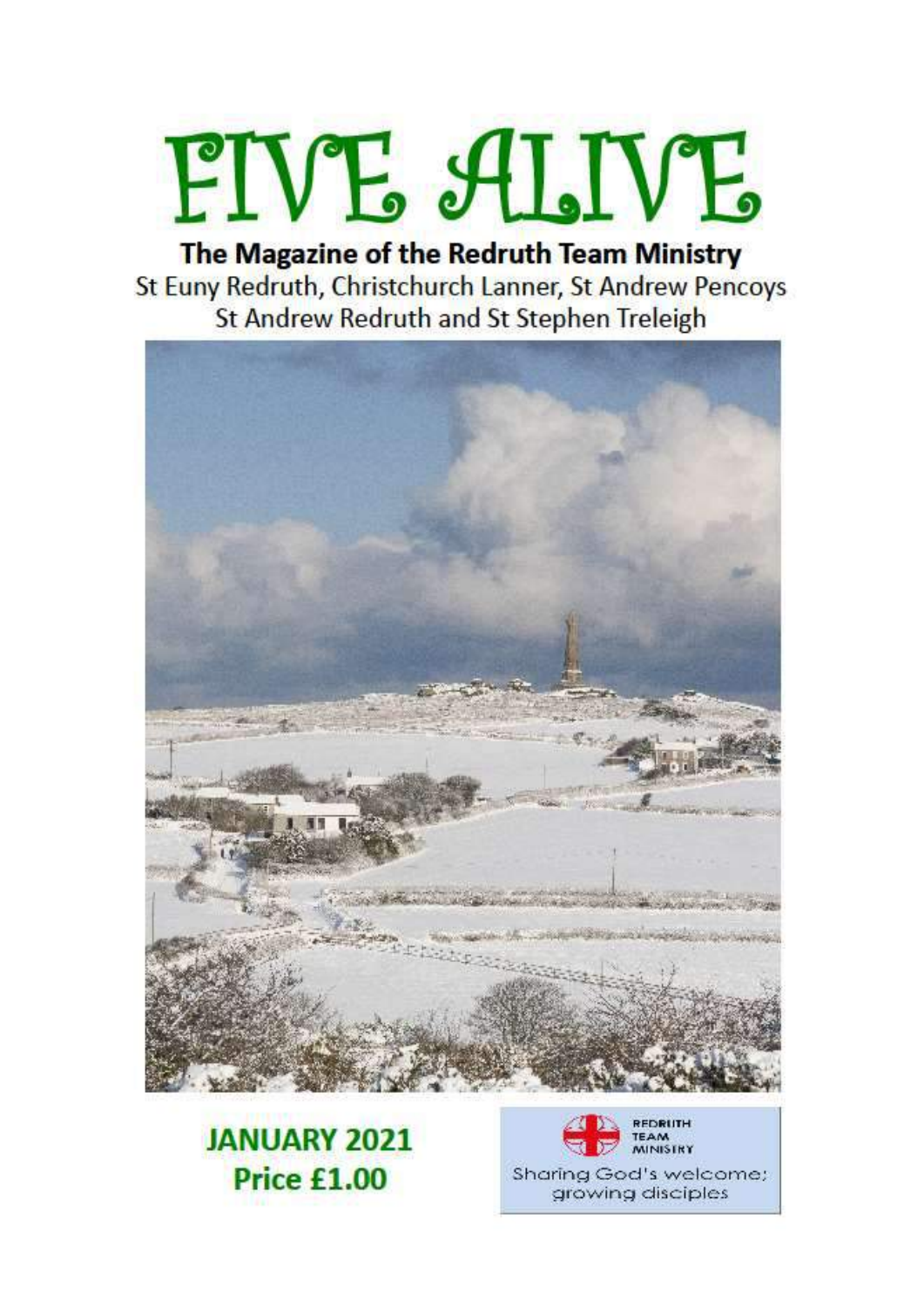

Clinic appointments & home visits available

Paul Bateman - BSc, MSc, MChS Hannah Buse - BSc (Hans), MChS

Station Road, Redruth, Cornwall, TR15 2AD t: 01209 314131 e: info@foothealthpractice.co.uk w: www.foothealthpractice.co.uk



## **Helping You Say Goodbye**

Our team of professionals are here, offering support and guidance to ensure everything and everyone is taken care of. Call us for a chat or to arrange an appointment.

**Redruth Funeralcare** 68 Fore Street, TR15 2AF 01209 313 516

Or to find your local funeral home visit: coop.co.uk/funeralcare



Co-opPizneralcare is a trading name of Panemi Services Limited, a registered society registered in England and Wales with registration number 3000Rand registered office at 1 Angel Square, Manchester, M60 DAG, VAT registered 433 3146 D4. Part of Co-operative Group Limited.

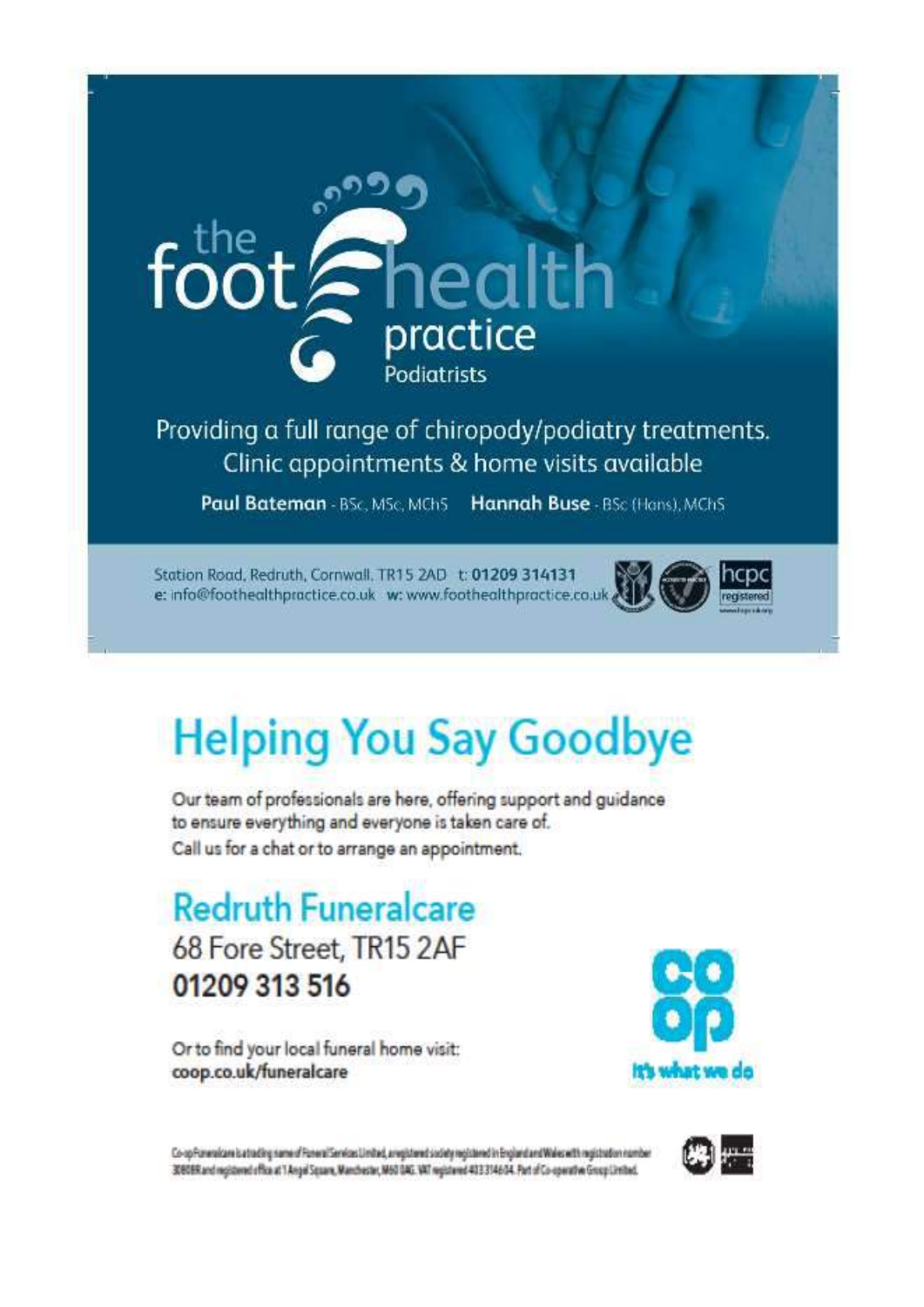| <b>Team Clergy</b>                                                       |              | <b>Church Wardens</b>         |              |
|--------------------------------------------------------------------------|--------------|-------------------------------|--------------|
| Caspar Bush-Team Rector                                                  | 01209 216958 | <b>St. Andrew Redruth</b>     |              |
|                                                                          |              | Lez Seth                      | 01209 215191 |
| Deb Grigg                                                                | 07742 865618 | Sue Pearce                    | 01209 217596 |
| <b>Peter Fellows</b>                                                     | 07903 807946 | <b>St. Euny Redruth</b>       |              |
| Lay Reader                                                               |              | Margaret Johnson              | 01209 211352 |
| Jim Seth                                                                 | 01209 215191 | Lucie Rogers                  | 01209 211255 |
| <b>Magazine Editor/Treasurer</b>                                         |              | Web site: www.miningchurch.uk |              |
|                                                                          |              | <b>St. Andrew Pencoys</b>     |              |
| Richard & Rosemary<br>Robinson                                           | 01209 715198 | Jill Tolputt                  | 07809 043656 |
| magazine@redruthchurch.org.uk                                            |              | <b>Christchurch Lanner</b>    |              |
|                                                                          |              | <b>Ross Marshall</b>          | 01209 215695 |
| <b>Pastoral Team</b>                                                     |              | <b>Mary Anson</b>             | 01209 211087 |
| Please contact the Churchwardens of your<br>church in the first instance |              | <b>St. Stephen's Treleigh</b> |              |
|                                                                          |              | <b>Mary Harris</b>            | 01209 214117 |
|                                                                          |              | Christine Cunningham          | 01209 218147 |

#### **Enquiries Concerning Church Halls**

| St Andrew's Crypt    | Lez Seth                | 01209 215191 |
|----------------------|-------------------------|--------------|
| Pencoys Church Hall  | <b>Christine Walker</b> | 01209 215850 |
| Lanner Church Hall   | <b>Margaret Davis</b>   | 01209 214470 |
| Treleigh Church Hall | David Rowe              | 01209 218416 |

#### **Enquiries Concerning Weddings and Baptisms**

Please email Revd Caspar Bush on **casparbush@gmail.com** or telephone 01209 216958

**Benefice Office & weekly prayer sheet Administrators: Simon Cooper:** Tel office 01209 200739 (Please leave a message) **E-mail: enquiries@redruthchurch.org.uk**

> **Benefice website** http://www.redruthchurch.org.uk **E-mail: JSeth@btinternet.com**

#### **FIVE ALIVE MAGAZINE**

*Subscriptions (£7.50 PER YEAR OR £1.00 PER COPY):* please contact your Churchwardens *Articles and advertisements: please contact:-* **Richard and Rosemary Robinson: magazine@redruthchurch.org.uk**

## **by FRIDAY 19 JANUARY**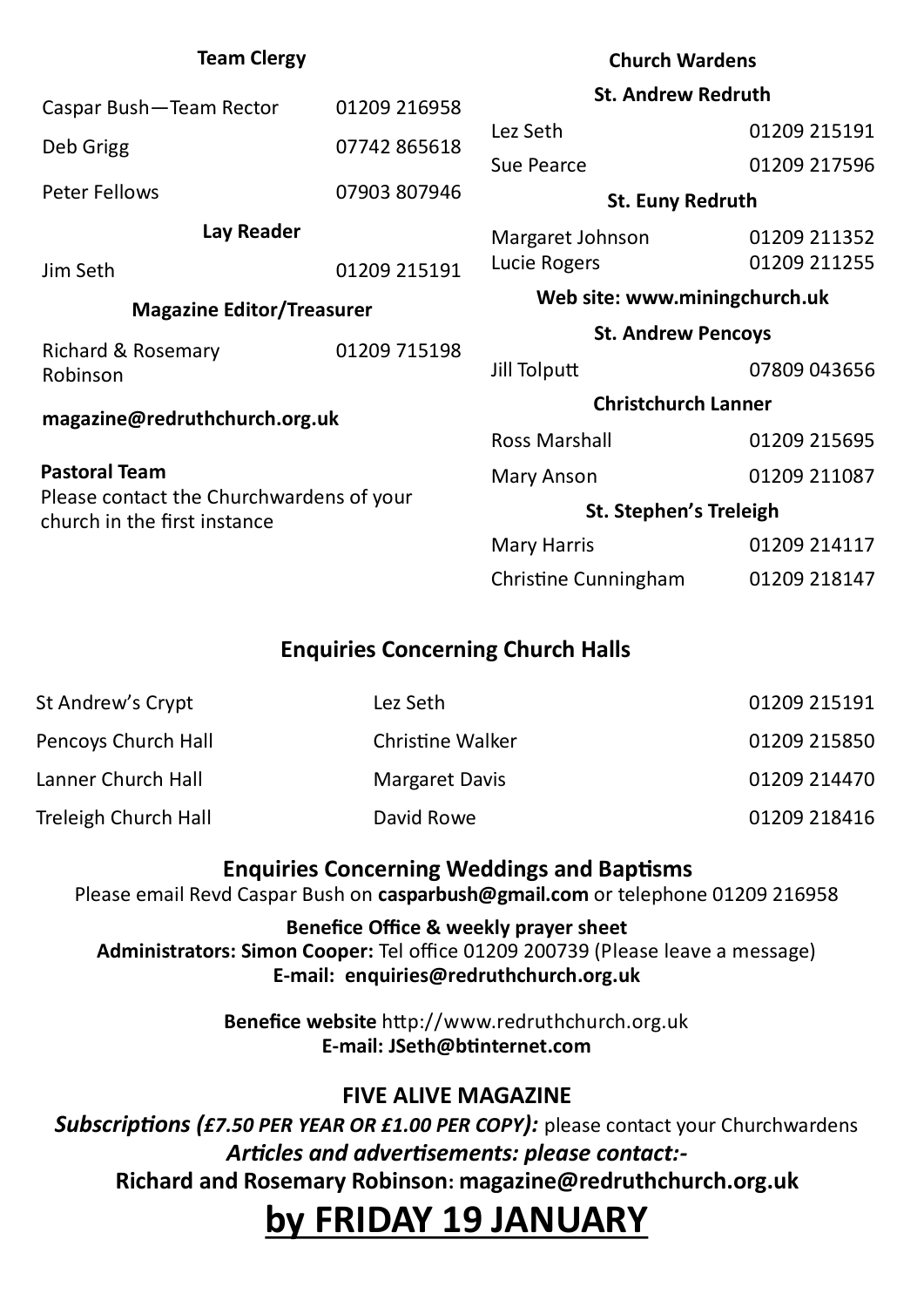#### **Rector's notes – January 2021**

#### **What might this year bring…?**

A very Happy New Year to you! It's common to look both back and forward at this time of year.

#### **Looking back**

Whoever could have imagined what we all experienced the last year. Not since WW2 has our nation lived with such extraordinary restrictions on

*A prayer for church growth God of Mission, who alone brings growth to your church; send your Holy Spirit to give vision to our planning, wisdom to our actions, and power to our witness. Help our churches grow in numbers, in spiritual commitment to you, and in service to our local community; through Jesus Christ our Lord. Amen.* 

life, nor lived with such a widespread anxiety. But the year ended with the real prospect of the beginning of an end to this pandemic over the next few months, as various vaccines are rolled out. Through all of this time our church life has had to adapt, and I'm very aware that while some of us have warmly embraced online ways of worshipping and praying together, others have not been able.

#### **Looking forward**

Team Council in December decided to leave as it is the pattern of worship in our churches (alternate Sundays in every church) for January to March, but with the expressed hope that by Easter Day on 4<sup>th</sup> April we may be able to begin worshipping in every church every Sunday again. But who knows what other twists and turns may lie between here and there. We will deal with them as they arise as best we can!

At Epiphany we recall the arrival of the wise men from the east, bearing wonderful and valuable symbolic gifts for the baby born to be King. Perhaps as they arrived Mary and Joseph might have been contemplating their return to Nazareth, and getting on with a more normal life, now with Jesus to bring up. But in fact their biggest adventure was about to begin, as Joseph was warned in that dream to take the holy family to Egypt to escape the wrath of King Herod, and the massacre of the innocents. If their journey from Nazareth to Bethlehem had been challenging, now they had to flee much further, with a babe in arms, to a nation they had no knowledge of at all. But God was with them, and all they were called to do was be faithful to God, and trust him for their future.

Our situation is far less daunting than that, but nonetheless there are things about the future of our individual lives and the life of our churches that we can't know yet. But we do know that God is faithful, and worthy of all our trust. So may 2021 be a year we continue to seek God's wisdom for our future as churches together, and may we discern the ways in the future God wants us to serve our community, and each other.

With my prayers and best wishes for a joyful and hope-filled New Year

Caspar Bush (Team Rector)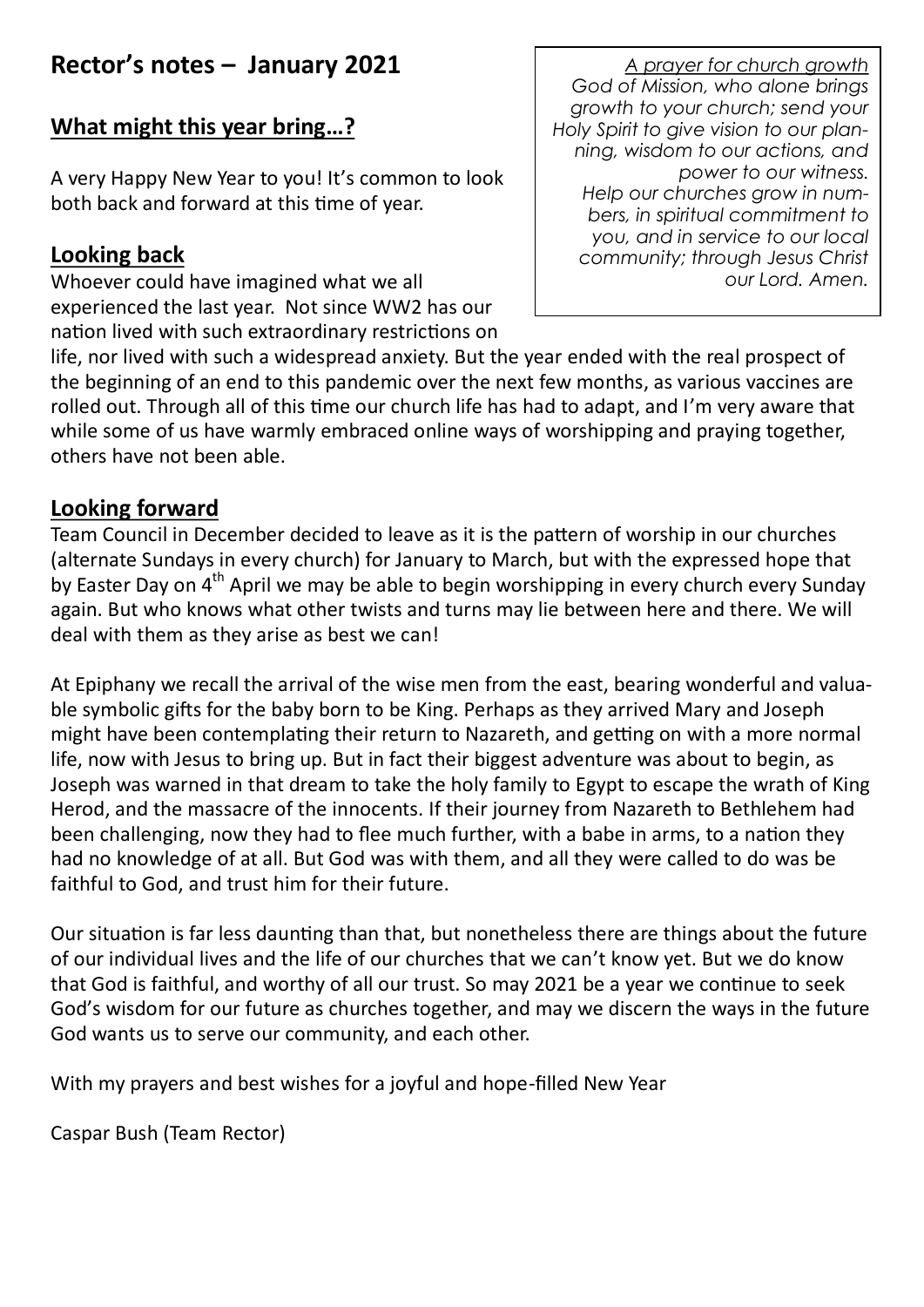#### **POEMS FOR COVID!**

Christchurch, Lanner and St Andrew, Pencoys wish you all a very happy and peaceful new year. 2020 has come to an end, the vaccine is in sight and we are all looking forward to a glorious Easter, after a rather zoomed out Christmas.

Social media is full of spoof carols, jokes and videos that have tried to lift our hearts and make us smile as the year drew to a close. Here are just two offerings; the first one is taken from the LANNER PARISH COUNCIL community paper, and the second one was written by a nine year old member of the CATCH-UP-CLUB.

#### **THE TWELVE DAYS OF LOCKDOWN**

On the first day of lockdown, my true love gave to me, a workout with Joe Wicks On the second day of lockdown, my true love gave to me, two metres apart On the third day of lockdown, my true love gave to me, three lie-ins On the fourth day of lockdown, my true love gave to me, four daily walks On the fifth day of lockdown, my true love gave to me, five toilet rolls On the sixth day of lockdown, my true love gave to me, six banana breads On the seventh day of lockdown, my true love gave to me, seven daily briefings On the eighth day of lockdown, my true love gave to me, eight fun zoom quizzes On the ninth day of lockdown, my true love gave to me, nine jokes on facebook On the tenth day of lockdown, my true love gave to me, ten panic buyers On the eleventh day of lockdown, my true love gave to me, eleven face coverings On the twelth day of lockdown, my true love gave to me, twelve virtual meetings.

#### **THE TWELVE DAYS OF COVID**

On the first day of covid, my true love gave to me, a box of PPE On the second day of covid, my true love gave to me, two metres apart On the third day of covid, my true love gave to me, three throw-away masks On the fourth day of covid, my true love gave to me, four medical gloves On the fifth day of covid, my true love gave to me, five meetings on zoom On the sixth day of covid, my true love gave to me, six bottles of hand-gel On the seventh day of covid, my true love gave to me, seven bars of soap On the eighth day of covid, my true love gave to me, eight paper towels On the ninth day of covid, my true love gave to me, nine months of lockdown On the tenth day of covid, my true love gave to me, ten virtual hugs On the eleventh day of covid, my true love gave to me, eleven cancelled parties On the twelth day of covid, my true love gave to me, twelve front line workers *continued ...*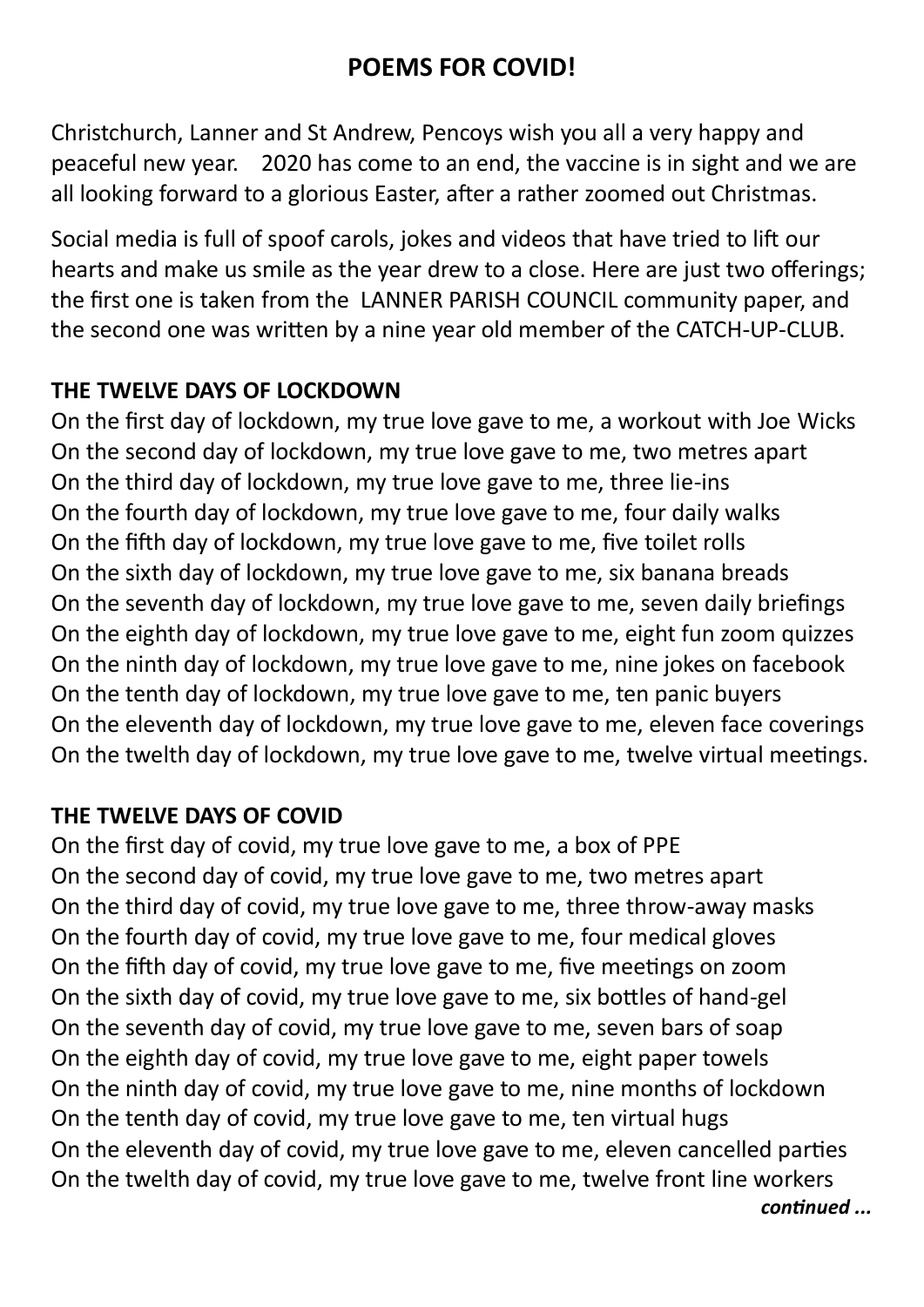The following thoughts were on: *The Happy Paper* which came through my letterbox:

IT'S THE SELFLESS THINGS YOU DO WHEN NO-ONE WILL SEE, EXPECTING NOTHING IN RETURN OTHER THAN TO MAKE SOMEONE ELSE HAPPY ....

LISTENING, SIMPLY BEING THERE, LETTING THE ONES YOU LOVE KNOW YOU CARE

CHECKING IN ON FRIENDS, FAMILY AND NEIGHBOURS TOO, ASKING IF THERE'S ANYTHING YOU CAN DO

YOU SEE, WE DON'T NEED A LOT OF MONEY AT ALL; GENEROSITY IS IN OUR ACTIONS, SECRET AND SMALL

*With love and best wishes, and the hope of a smile. FP xx*



*Grateful thanks to Jason Hoole-Jackson who has agreed to provide the cover pictures for 2021 for Five Alive*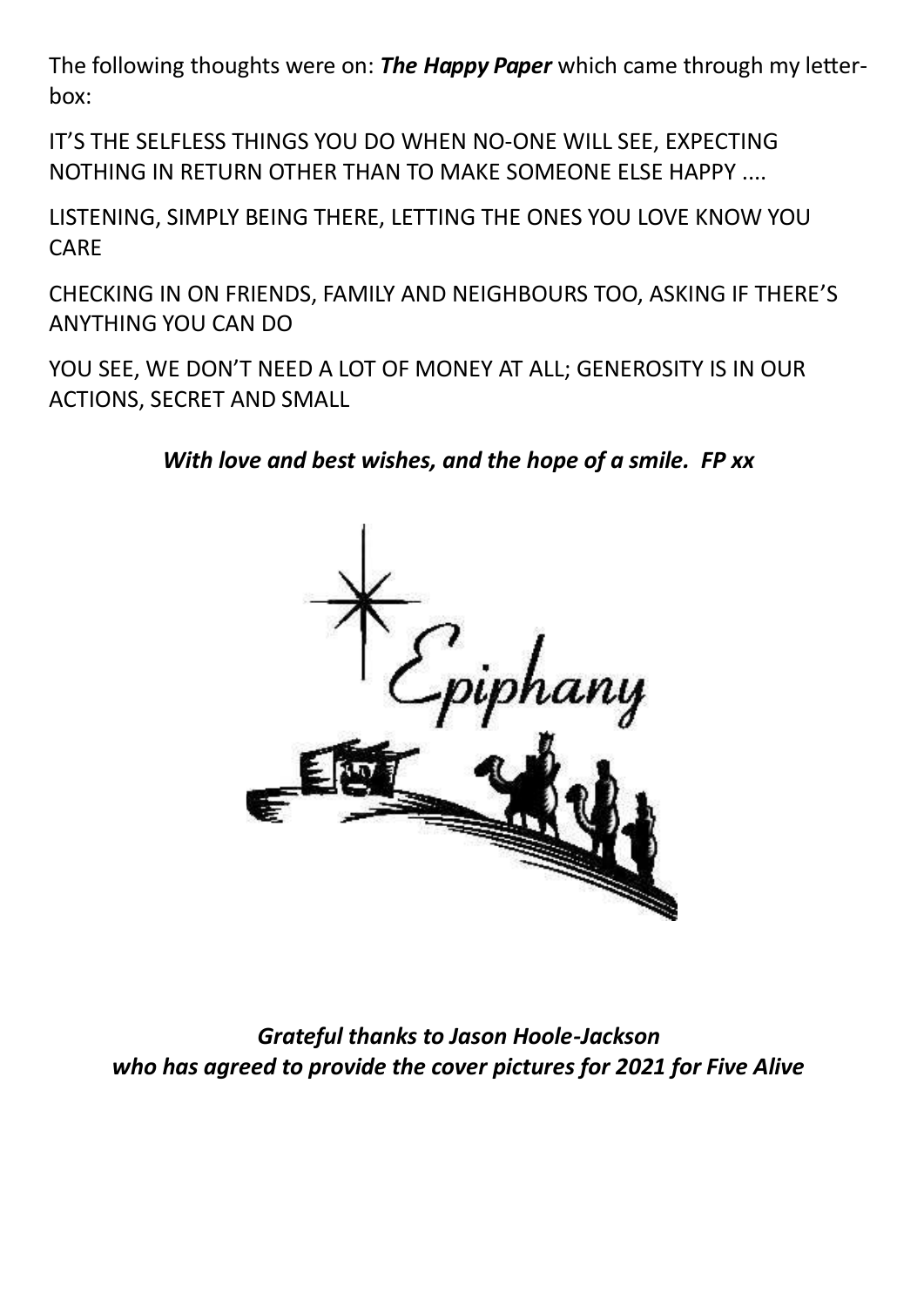#### **ST ANDREW'S POSADA**

Adopted from the Spanish festival of 'Las Posadas' (meaning 'The Inns'), the Posada journey has become integrated into the Advent preparations of many Anglican churches in recent years. The journey of Mary and Joseph from Nazareth to Bethlehem, seeking in vain for comfortable digs in which Mary could give birth, is reflected in the journey around the homes of the parish in the four weeks of Advent. We use model figures.



In some countries in Latin America processions are made around the neighbourhood. Children may be dressed as Mary and Joseph, refused entry at the first two houses that they call on and allowed to enter the third and here they are entertained with a celebration, usually involving a feast.

The journey of Mary and Joseph around the homes in our parish posed a challenge in these days of social distancing and virus-avoidance. Lez undertook a mammoth task of love and dedication when she decided to ensure that the Posada would not become yet one more victim of the shut-down of community. For each of the households who registered their wish to have a Posada this year, she created individual bags with model figures and prayers, so that everyone involved could feel a part of this larger tradition and desire to remember and build the hope of Advent.

What has the Posada meant to families in the parish and benefice? Here are some thoughts and comments from those who took part.

The Posada has been a draw for little people. Small, tactile figures, which fit in the palm of a hand, being both special and familiar, have encouraged questioning and prompted the telling of the nativity story. In some homes the Posada sits in prominent display: in a window, surrounded by a rainbow, bathed with light; on the mantelpiece, gathered with the family in the evening; beside the computer, watching and accompanying everyday work. The journey between homes has been suspended this year, but within many an internal journey has taken place, sometimes planned, sometime by chance. The figures move to wherever people wish to see them, sniff them (for inquisitive pets), play with them if young enough and pray with them at any age. They have been a focus for home Communion, a reminder for family and visitors of the meaning of this season of the Church's life, a visual declaration of belief. Everyone who has taken part has felt that their physical presence has stimulated conversation, prayer and reflection. We are encouraged to pause and remember what is important in our lives.

For many a special time has been taken, often at the end of the day, when candlelight and quiet have attended reflection on other lives, especially of those who struggle in so many ways. Some use suggested prayers, some their own words. "Holding others in God's love, which hopefully reaches those who struggle, brings comfort and strength. It has been a privilege to pray for all those involved in the Posada, especially when we haven't seen them for some time."

*Many thanks to Lez from everyone for enabling us to participate this year. Feliz Navidad y próspero año nuevo para todos*. *Linda Beskeen*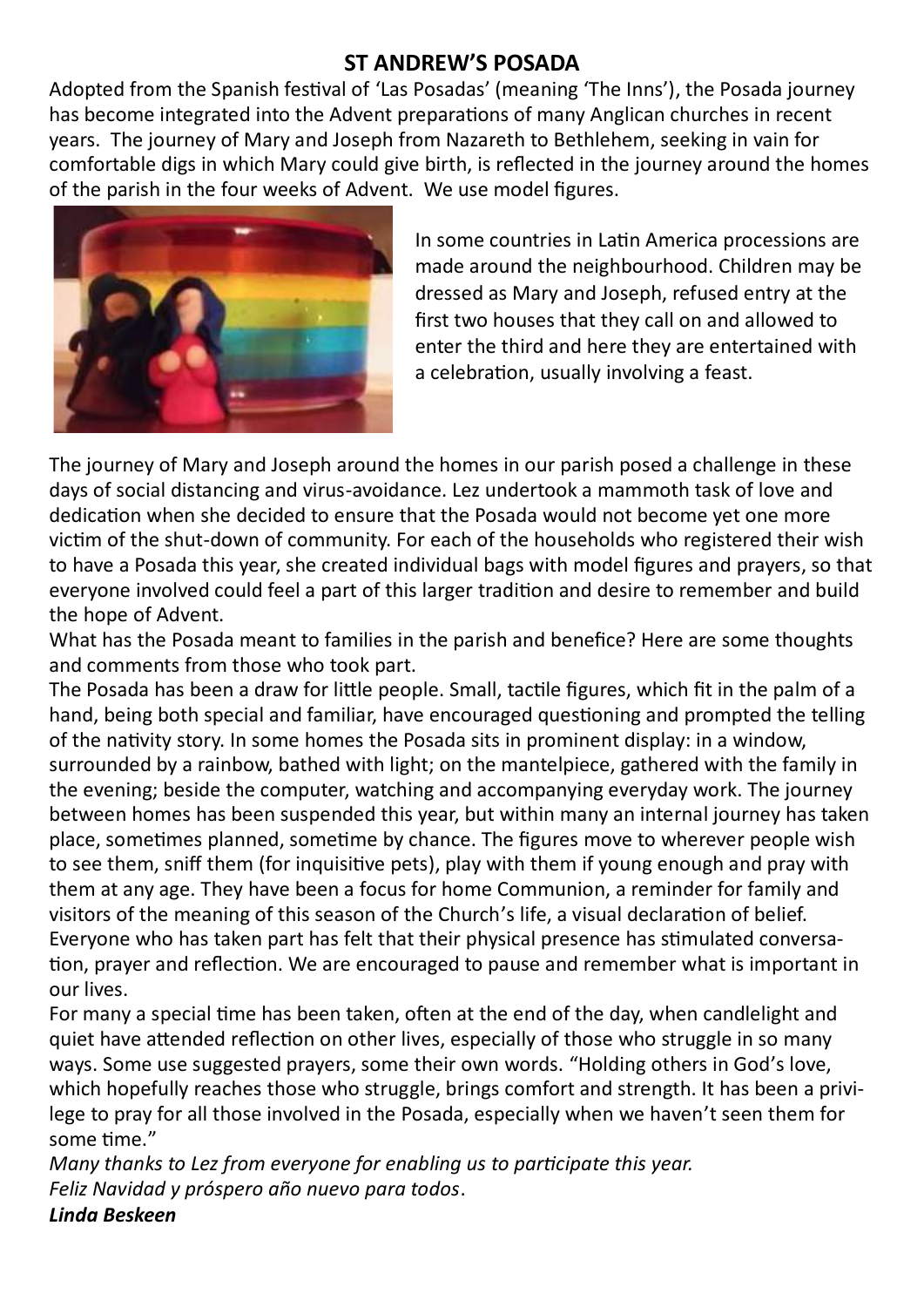#### **CHRISTCHURCH LANNER**

#### **COMMUNITY PANTRY**

Christmas treats appeared in the pantry, and 30 Treat bags went into the community; thank you for your generous support.

#### **CAROL SERVICE**

The Carol Service was LIVE with much appreciated recorded contributions from The Four Tunes and our own Julia. It was lovely to sing a few carols by lamp light in the churchyard when the service was over. The church looked beautiful .... thank you to those who worked so hard.

#### **WEEKDAY EVENTS AND SERVICES**

Opening times for private prayer remain the same: MONDAY and FRIDAY - 2.00pm - 4.00pm Sunday Holy Communion services are on: SECOND and FOURTH SUNDAYS - 10.30am

#### **FUTURE PLANNING**

Although there are no predicted dates to start again, the gathered congregation hope to start and resume: A PRE-SCHOOL PLAY GROUP / TIDDLERS 2 / EACH MONDAY 10.00am - 12noon THE MONTHLY FILM CLUB THE MONTHLY TEA PARTY THE YOUTH THEATRE GROUP REGULAR FUND- RAISING AND SOCIAL EVENTS CONCERTS WITH LOCAL MUSICIANS AND CHOIRS

*Julia Knight-Bennett*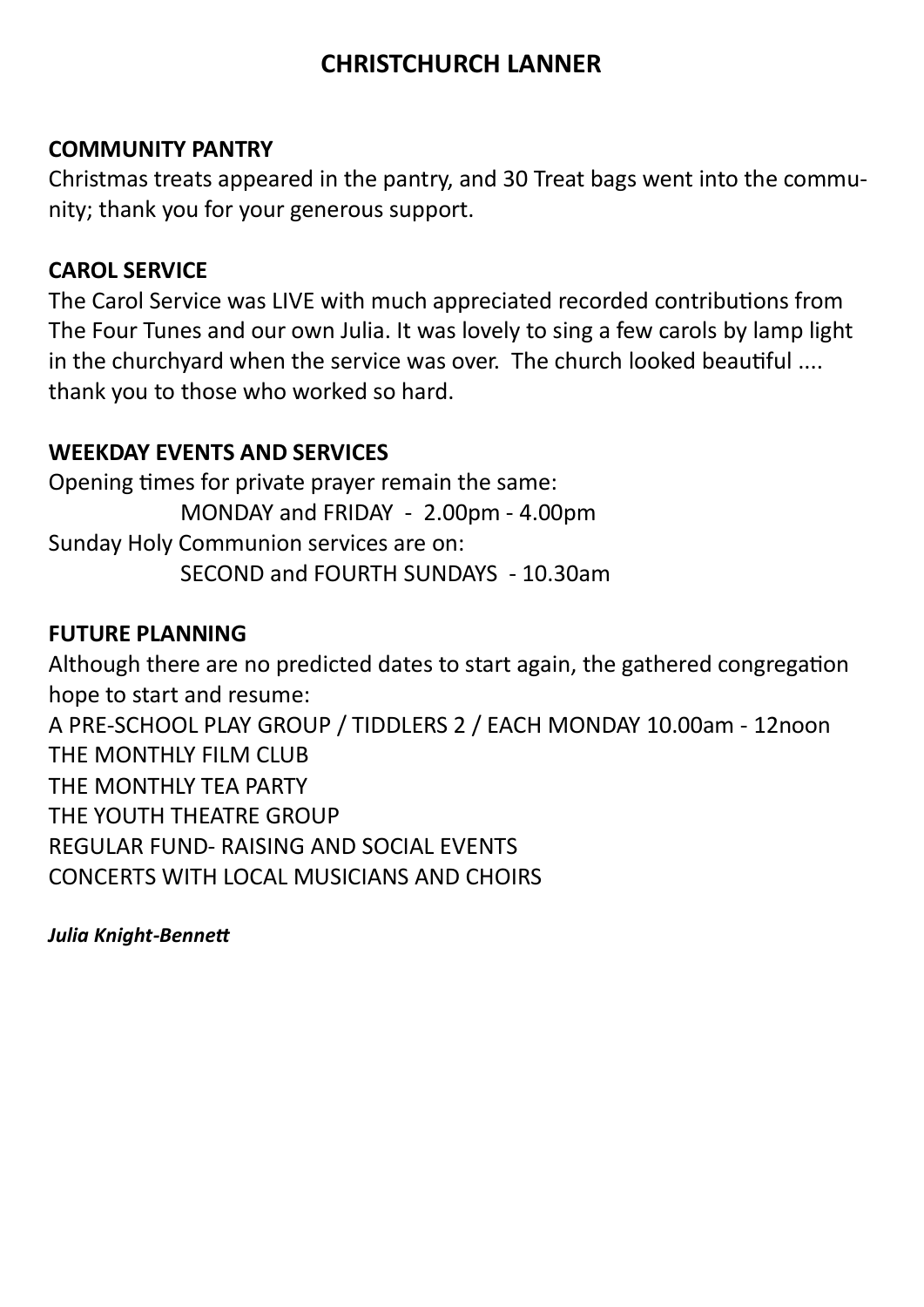#### **St. Andrew's Pencoys with Four Lanes Methodist Church 'FLAPJACK'**

 **Working, praying and worshipping together as 'One in Christ' St. Andrew's Pencoys with Four Lanes Methodist Church Updated information : Christmas services and events :**  *Christmas Eve: Said Holy Communion Services at 6 pm and 11 pm Christmas Day: Said Holy Communion Service at 11.00 am Followed by Community Picnic Lunch with Quiz, 12 noon in Church*

The Church remains open for private prayer on **Tuesday and Saturday** afternoons from **2 pm to 4 pm** and for services of Holy Communion at 10.30 am on the first Sunday, 3<sup>rd</sup> January, and at 6pm on the third Sunday,  $17<sup>th</sup>$  January. There will be a Service of the Word at 10.30am at Four Lanes Methodist Church on Sunday  $17<sup>th</sup>$  January. These (private prayer, first and third Sunday) arrangements will remain in place until March, when the situation will be reviewed. The fifth-Sunday Benefice Service will continue to be held on zoom. For up-to-date information, please see the weekly prayer sheet, available online at:-

www.redruthchurch.org.uk OR on request from:-

[enquiries@redruthchurch.org.uk](mailto:enquiries@redruthchurch.org.uk) OR contact Fr. Peter (07903 807946).

We continue to meet and worship on Zoom, and our **thanks** go to our hardworking clergy for enabling us to do this. As well as the actual church services, noted above, the Benefice Sunday Holy Communion Service is held weekly on zoom at 10.30 am, as are the weekly social times, continuing until March. The latest information and/or for the Zoom link to join the weekly service and social times are available from Revd. Caspar Bush, at:-

[casparbush@gmail.com.](mailto:casparbush@gmail.com) (01209 216958).

Fr. Peter also continues to publish his weekly informative and interesting 'Together' sheet, on the website or on request from:-

#### Fr Peter: [baptism66@gmail.com](mailto:baptism66@gmail.com)

The next **LAMP First Sunday Evening Event** will be held at St. Andrews Pencoys, and will be a 'live' Epiphany Carol Service, at 6 p.m. on Sunday,  $3^{rd}$  January. Everyone will be very welcome, when the present safety guidelines will be observed, including the use of face coverings.

On 29<sup>th</sup> November our very first Zoomed Patronal Festival was held, and although it was not possible for the proposed Confirmations to take place, it was a most enjoyable experience, enjoyed by many from across the Team. We thank Caspar for arranging this and Bishop Hugh for his participation and inspiring words.

Thank You to everyone who has placed a Christmas tree in the church this year, and for adding to the festive cheer in otherwise gloomy times. Your efforts are much appreciated. Please arrange for your tree to be taken down by Tuesday,  $5<sup>th</sup>$  January. Many thanks.

A quote from Arthur Young, agriculturist, writer and philanthropist (1741-1820): "God sleeps in the minerals, awakes in the plants, walks in the animals and thinks in man". Let us hope and especially pray that the thoughts and actions of mankind will bring everyone good health, peace and contentment in the New Year.

The members of Flapjack wish everybody a very happy, healthy and positive New Year in 2021.

#### *Jill Tolputt*

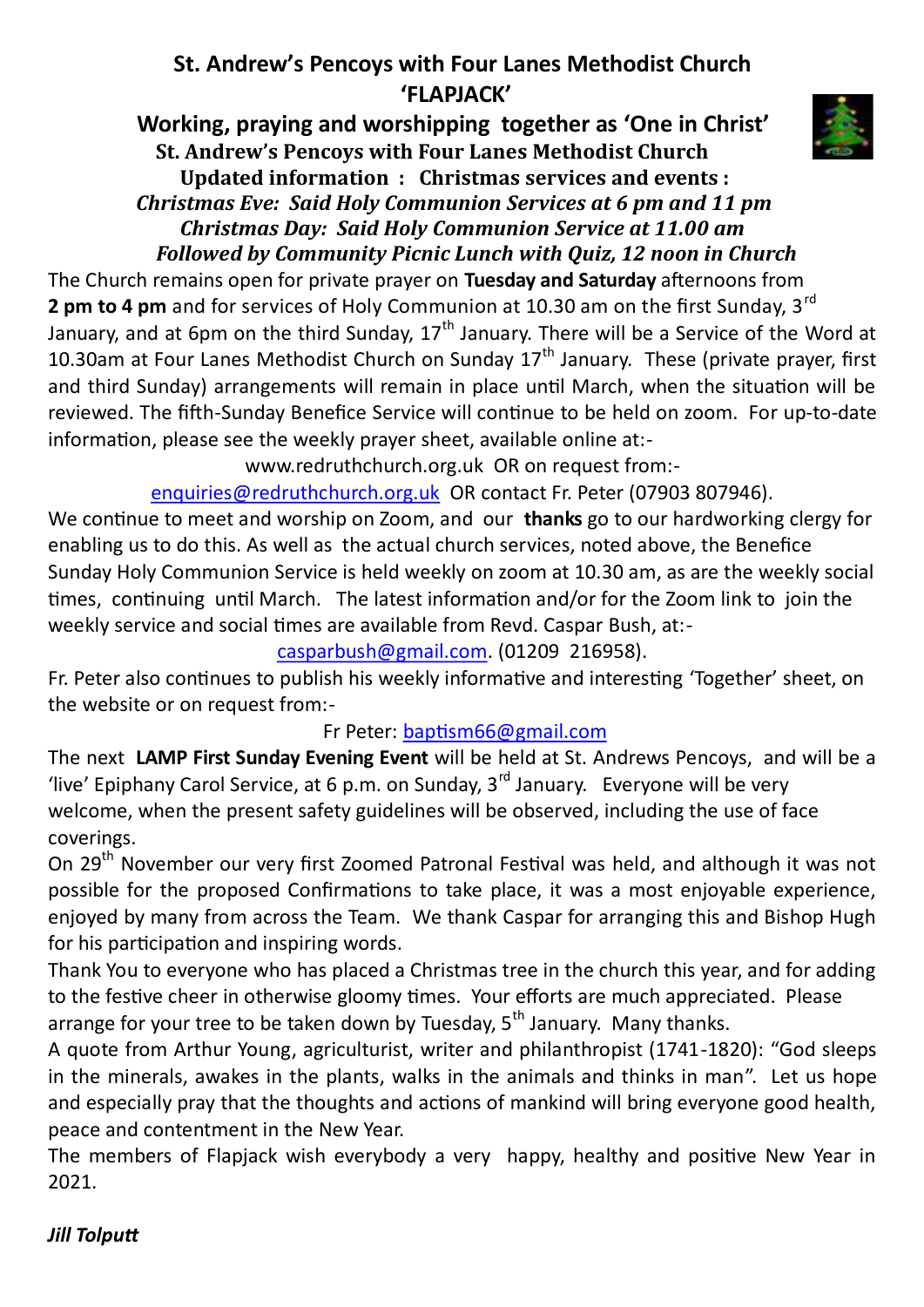#### **ST EUNY**

As we draw near to Christmas, this would usually be one of the busiest times of the church year. This year is no exception but, as with everything else this year, the plans are a little different from usual!

We are holding our Christmas Eve Carol Service at 6pm as normal, but this year it will be on Zoom so that we can sing. What is a Carol Service without the chance to join in! We are, however, also holding a Christingle service in the church on Sunday 20<sup>th</sup> December at 4pm. This has been designed to be socially distanced and Covid safe (we're all getting rather adept at this now!) and so we will book people in to manage numbers.

We are also running the Come Rain or Shine project again over the Christmas holidays. This Cornwall Community Foundation funded initiative ran successfully over several weeks during the summer holidays and we were delighted to welcome a number of local families to join us for an afternoon of activities before we shared a meal together. Thanks so much to all the volunteers who made delicious desserts for us!

We felt that much as these sessions were needed in the summer holidays after a long lockdown, the need is even greater over the winter after a really challenging year for so many families. A grant from Western Power, supporting projects that bring a little joy to Christmas, has allowed us to plan for 3 further sessions in St Euny church in December and January. Thanks to volunteers who have offered help either with cooking or helping run the activities it couldn't be done without you!

Our first Tiddlers Baby Club sessions have taken place in December. Thanks to Tiddlers at St Andrew's for sharing toys with us to start us off, while you are not yet able to reopen. Also thanks again to volunteers who help this to run. I'm really glad our church community across the Benefice has got behind this with offers of pillowcases to make toy-bags, and help with sessions. Joan has done heroic work creating toy-bags we can hang up, so we can give each child their own toys for the session. We are still getting interest in this group as local Health Visitors are recommending us to young parents, so this is responding to a real local need. The Tiddler Toddler Club will open in the New Year, as schools go back.

We really enjoyed our return to church services once a fortnight. The November lockdown was a blow but we're hoping to return now to the pattern that emerged, with the services of Charlie on the organ, the bells pealing again on a Sunday morning thanks to our team of ringers and Kathryn and Charlie singing for us the hymns we can't sing! We're so grateful for the faithful team that makes our Sunday morning services so precious now, when we can take nothing for granted.

As we come through the darkest time of the year, we pray that 2021 will dawn full of hope and healing for us all in our churches, our town and beyond.

#### *Revd Deb*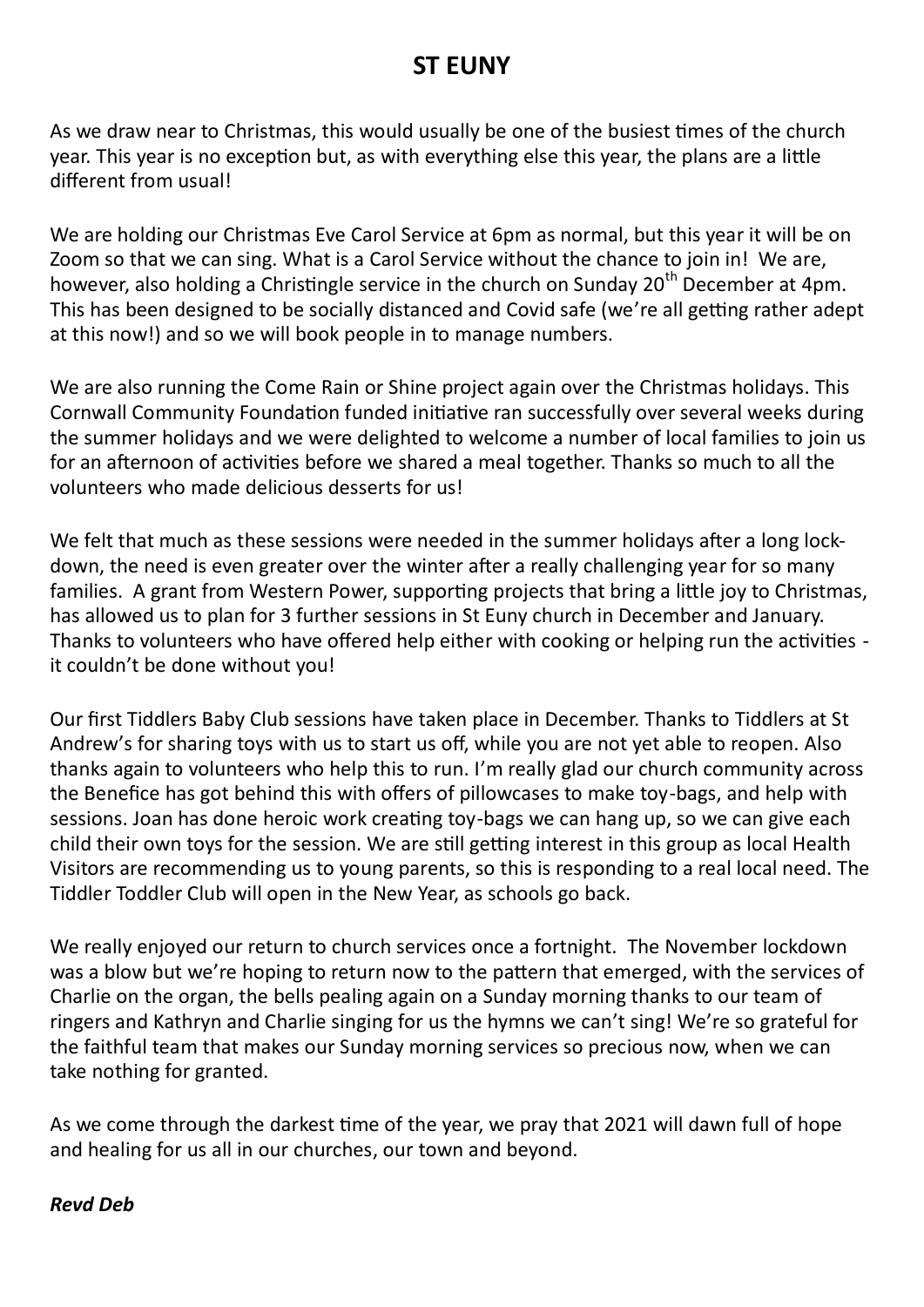#### **ST STEPHEN'S TRELEIGH**

#### **Rose Waring has asked me to thank everyone for their support and prayers** during her stay in hospital in



November. These include husband Terry, Stacey and Martin, daughter and son, Lowan Cancer Ward at Treliske hospital, where the staff were wonderful, Treleigh Church support group which is so special to her and everyone who phoned, sent cards, flowers and chocolates. She says she feels so wrapped up in God's love and unable to explain in words how much this all means to her, she is so blessed. The support and prayers of everyone has been a wonderful boost.

**Services at Treleigh have started again** on the 1st and 3rd Sundays at 10.30am. Midnight Mass will be at the new time of 8pm on Christmas Eve, and Churchwarden Mary Harris says anyone wanting to go please let her know on 01209 214177 as numbers are restricted under covid regulations. Boxing Day is Treleigh's Patronal Festival and there will be a service at 10.30am.

**In June 2000 two brass candlesticks,** of tremendous historical interest to Treleigh, were returned home after very many years. The candlesticks were been given to Treleigh by Mrs. Gladys Ross of Par, having been in her family for many years. She was told by her family that they were made by her great-grandfather, Samuel Trevena, a miner, and sexton at Treleigh for many years. They had been used in the original blacksmith's shop that served Treleigh Parish before the Church was built. These were transferred to the Church, when it was built in 1866, and subsequently given back to the family, where they have been ever since. Rev'd Roger Bush, Dean of Truro Cathedral but Rector of Redruth at the time, and David Rowe were invited by Mrs. Ross to go to Par and collect them, which they did, receiving a very warm welcome and delicious refreshments. This is a wonderful acquisition for Treleigh. This is living history and we owe sincere thanks to Mrs. Ross for her generosity in giving us these mementoes of the past. The candlesticks reside on the small shelf above the choir stalls.

> *Happy New Year Everyone Take care & stay safe Trish Rowe*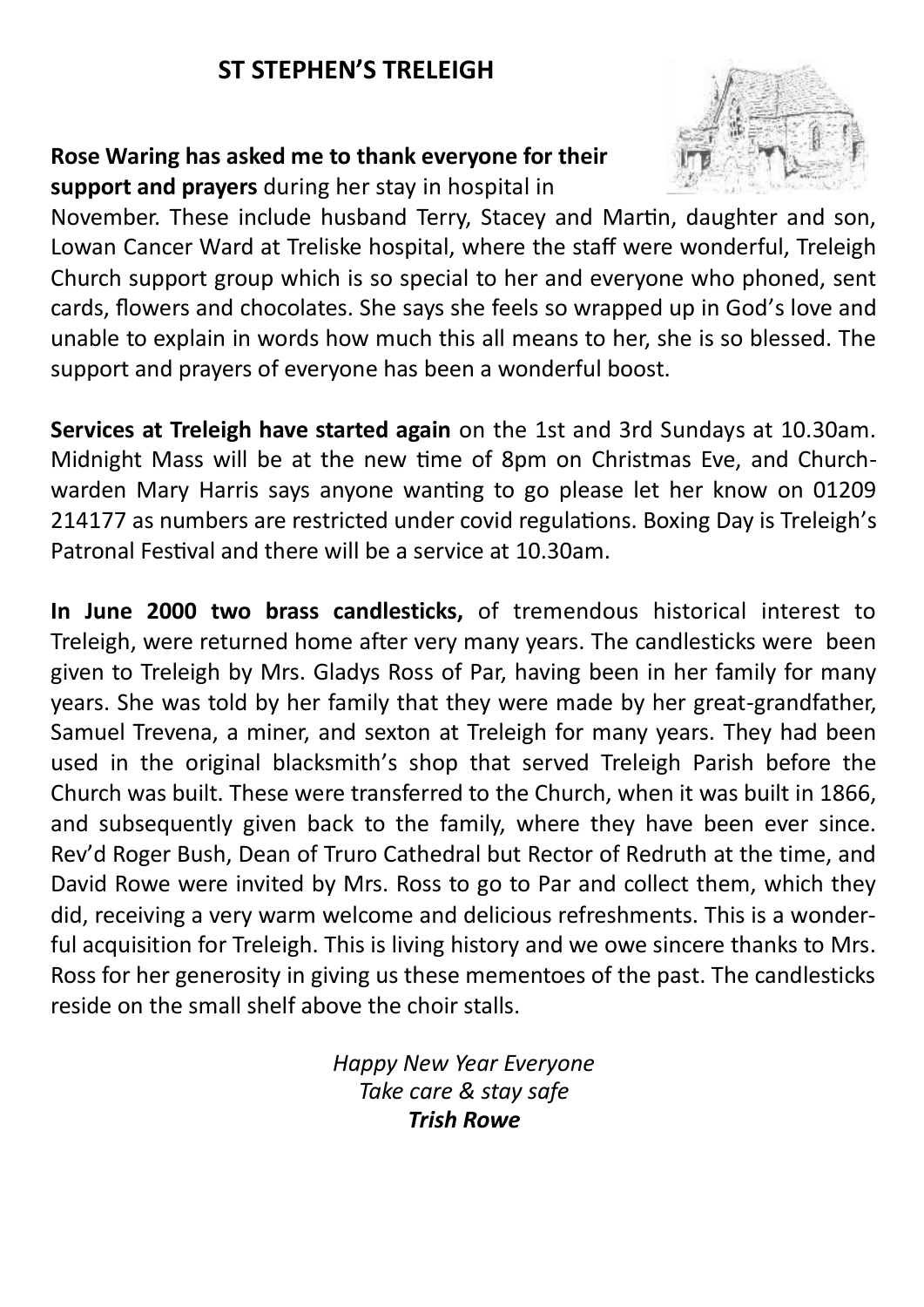#### **THE LORD'S PRAYER – HALLOWED BE THY NAME**

It is probably true that of all the petitions of the Lord's Prayer this is the one the meaning of which we find the most difficult. If we were asked what does this petition actually mean, most of us would have some difficulty in answering. So, before we can answer this question, we might begin by attempting an explanation of the words we are using. It is a phrase which we use every Sunday. After all, it is present - quite rightly so – in every liturgical service in common worship. Hence the need to explain what we are saying and then what it means in practice.

The word "Hallowed" is closely connected with the word "holy". It means to treat someone or something as holy. The basic meaning of both words is "different" or "separate". An altar is holy because it exists for a purpose different or separate from the ordinary. When the service ends the altar is not used for coffee cups because it is separate or hallowed. William Barclay translates the phrase 'Let your name be held holy'. Let God's name be given a position which is absolutely unique.

In the Jewish culture in which Jesus lived, the name of a person meant more than a label or a means of identification. The name means the person, his character and personality. It means to know what someone is like – if he is competent, whether you can trust him or not. The name is the nature and character – the reputation of someone, like when we say someone, or a company has a good name. To speak thus is not about a label or the name above the door, but the standing of the person or firm in the community. Holy is God's reputation.

This petition has two clear implications. The first is about faith and worship. Thus, the first petition of the Lord's Prayer places God first. It is his claims that are to be thought of first. The God whom we worship reveals himself uniquely to us in Jesus Christ. He shows us the way by which we can come to him by the resources of the Cross and Resurrection. He reveals to us how we may approach him and receive those resources in the Eucharist. While our faith is personal to us, it is God's faith, offered to us through Jesus Christ; the content of that faith is decided by Him. He is God and we are his worshipers.

The second petition is about the quality of human life and society. It is best explained by observing the opposite. The third commandment is the opposite to this petition: "You shall not take the name of the Lord your God in vain" (Exodus Ch:20v.7). To fail to do this was to fail in one's duty to other people. The words of Jesus "Treat others as you would like them to treat you" (Luke Ch:6 v.31) [The New English Bible]) puts it simple. As we believe in God and hallow his name, we live lives of Christian quality "The Fruit of the Spirit is Love, Joy, Peace, Patience, Kindness, Goodness, Faithfulness, Gentleness and Self Control." (Galatians Ch:5 v.22 -23.) Hallowing God's name is about the quality of our private lives.

The hallowing of God's name is the supreme principle of morality. The name of God is desecrated when the needs of the poor are ignored – when commerce is corrupted – when banking is based on greed and the bullet and the bomb are used for political aims. Hallowing God's name is to take seriously the claims of God upon the whole of the social, political, and economic affairs of nations. It means taking God seriously. One Russian author wrote about the terrors of the time of Joseph Stalin: "When God is not on the throne anything goes on earth". The God whom we worship has an active interest in the affairs of nations as well as individuals – in world peace and justice. Nations that think that their interests are served by oppressive attitudes to their own people or their neighbours will gain nothing but their own destruction. They have forgotten God – taken his name in vain. Our faith is about the here and now.

#### *Revd Raymond Webber – retired priest*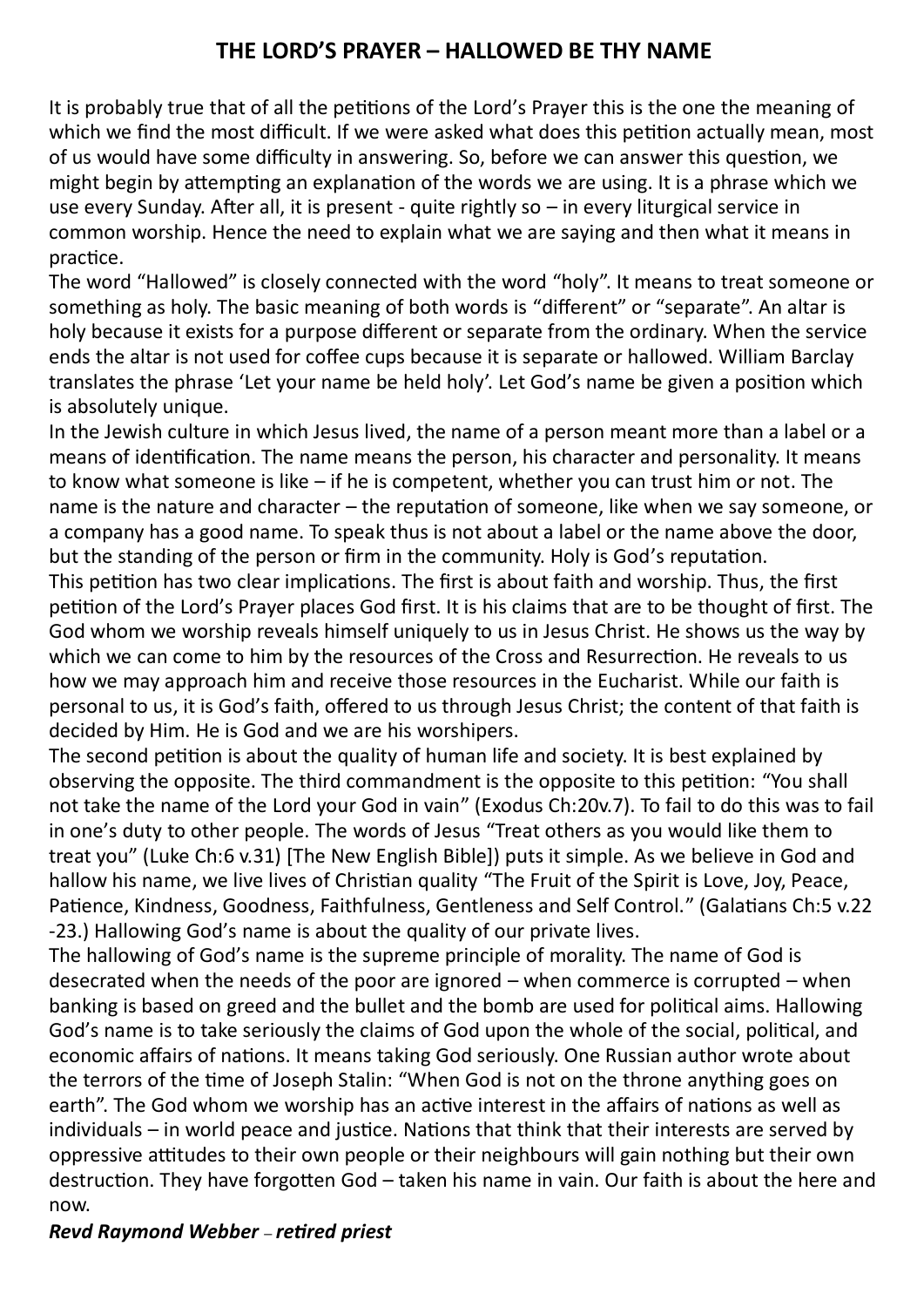#### *GIVING OPPORTUNITIES*

Space constraints do not allow us to repeat the information on Parish Giving, QR codes and bank details for each church. You can find these details in earlier editions or by contacting your church Treasurer.

#### **Friday January 8th**—The Midnight Library by Matt Haig

Somewhere out beyond the edge of the universe there is a library that contains an infinite number of books, each one the story of



another reality. One tells the story of your life as it is, along with another book for the other life you could have lived if you had made a different choice at any point in your life. While we all wonder how our lives might have been, what if you had the chance to go to the library and see for yourself? Would any of these other lives

In *The Midnight Library*, Matt Haig's enchanting new novel, Nora Seed finds herself faced with this decision. Faced with the possibility of changing her life for a new one, following a different career, undoing old breakups, realizing her dreams of becoming a glaciologist; she must search within herself as she travels through the Midnight Library to decide what is truly fulfilling in life, and what makes it worth living in the first place.

*Please contact Sue Pearce for details of venue*

| <b>FROM THE REGISTERS</b> |  |                                                          |                          |  |  |  |
|---------------------------|--|----------------------------------------------------------|--------------------------|--|--|--|
| <b>FUNERALS</b>           |  |                                                          |                          |  |  |  |
| 09 November 2020          |  | Pauline Patricia Harrison<br>(corrected from last month) | St Stephen Treleigh      |  |  |  |
| 23 November 2020          |  | Damon Earl                                               | <b>St Andrew Pencoys</b> |  |  |  |
| 28 November 2020          |  | <b>Margaret Gunning</b>                                  | <b>St Andrew Pencoys</b> |  |  |  |
| 04 December 2020          |  | Elizabeth Maureen Helleur                                | <b>St Andrew Redruth</b> |  |  |  |
|                           |  |                                                          |                          |  |  |  |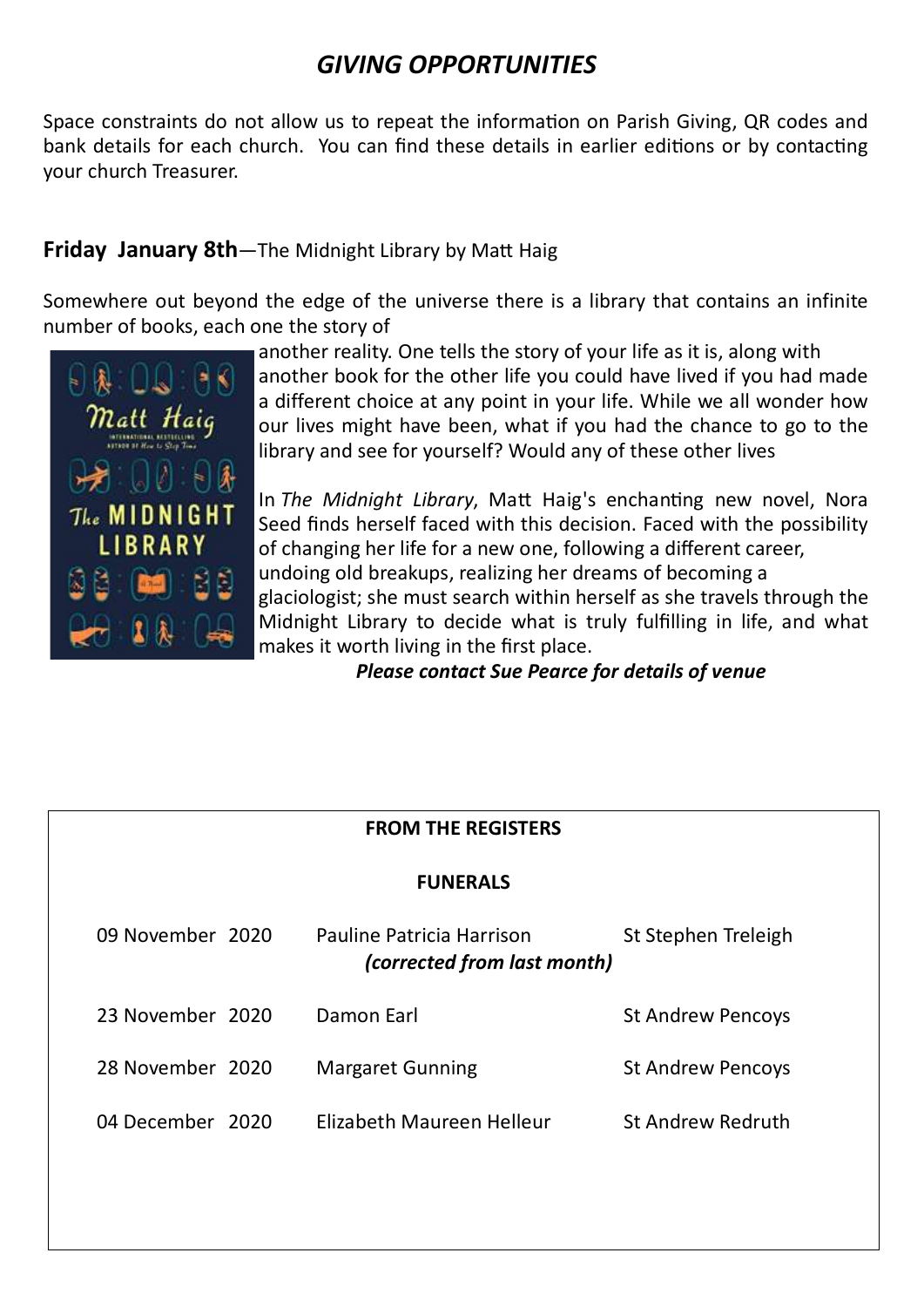## *Wheal Uny*

#### *by Michael Tangye*

Most are familiar with the mine engine houses of Wheal Uny, their structures like Norman Keeps, dominating the landscape above Church Coombe. During their active years, St Euny Church which owned the land on which they stood, benefitted from the income gained. Today it provides a pleasant area for walking, but at one time, it was the scene of great activity after its opening in 1851 under mine captain Jonathon Dawe. It was never a rich mine, but by 1865 it was employing 234 men, and 121 females along with 63 boys—the latter two groups working at the surface, with some boys assisting their fathers underground. At that time, 1865, it was reported:- 'the returns will scarcely meet the expenditure, but there are hopes of higher priced tin now that the American War has ended.' (The American Civil War). At the same time, East Wheal Uny which occupied the site of the present Redruth Albany RFC at Trewirgie, employed 105 men, 36 females and 25 boys, which all indicates the immense total employed in the mining area of Redruth, Southgate and Carnkie alone. One can imagine the roads and lanes leading to the mines congested with folk walking wearily to work moving aside to allow the faster donkey-chaise owners to pass. Yet for many their work would virtually be the cause of their death, either at the mine surface or underground. At the former the explosion of large boilers, used to create the steam power necessary to work the huge beam-engines situated within the engine houses, was a common cause of death or terrible scalding. Such an incident was reported in 1852 when miner James Phillips was killed. At the inquest the engine-man Edmund West gave evidence. After leaving the engine-house for a period, on his return he noted that the water lift from the mine depths was not bringing water to the pump head to supply the cistern from where it was forced into the boiler. The engine was stopped and James Phillips, the deceased, and Jon Harris went underground and repaired the lift. When James came to the surface to throw some water on the boiler clack valve the boiler exploded due to insufficient water within it. Bricks, lime and stones fell down the shaft which also became full of smoke, the roof of the boiler house was blown off and the furnace fire end destroyed.

Underground deaths were regularly reported, often several in one week occurring in different local mines. In August 1891 young miner John Kent of Redruth Churchtown was killed in the 213 fathom level at Wheal Uny 'by a rock falling on him tons in weight.' He was probably laid to rest in St Euny graveyard, and like so many others, his grave unmarked. His father had been killed six years previously.

By 1892 Cornish mining was to experience a deep depression leading to the usual unemployment and thus mass emigration to foreign minding fields, particularly to the gold fields of South Africa. In June 1892 it was reported that mining equipment was sold at Wheal Uny including three pumping engines, 80 heads of stamping machines, winding engines for the shafts and numerous fittings—all sold to a Mr Vaughan of Bristol. It marked the end of Wheal Uny.

The engine-houses of the mine had left their mark with a huge burrow of ashes and churks (partly burnt coal) covering 300 yards of the common nearby which burnt for twelve months. Today the downs are silent—no longer the sound of Cornish workers nor the regular thud of the batteries of stamps crushing ore—only now the deep cry of a raven breaks the silence.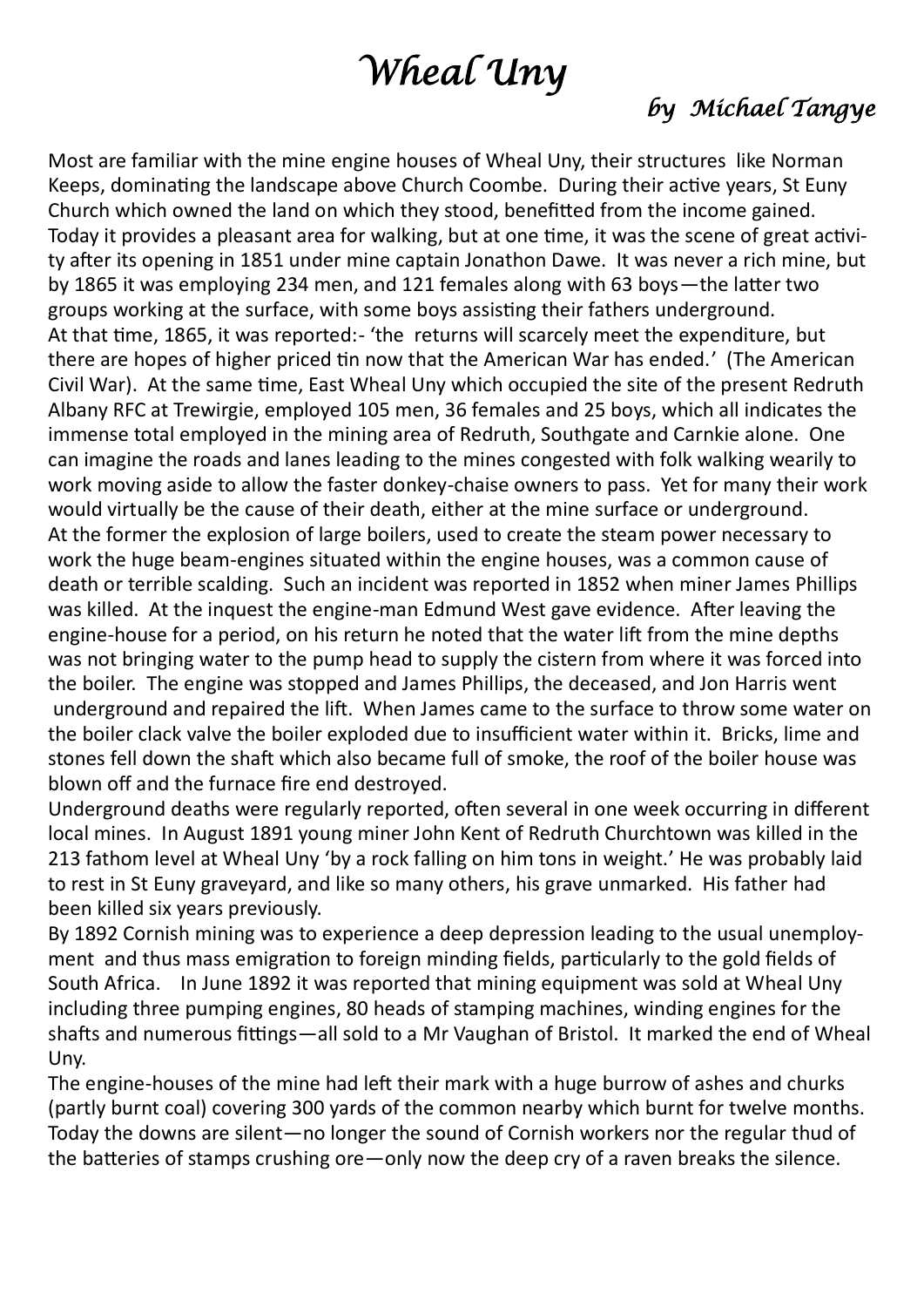#### **<<Talkabout>> Coincidence** *©* **by Trish Rowe**

They say that fact is stranger than fiction and we have found that very true. I was born in the Highlands of Scotland, Elgin in Morayshire, almost as far away as you can get from Cornwall, where I have spent most of my life. My dad was posted to Elgin with the Army during the war, and my Mum went with him in spite of my impending birth! The three of us returned South to London when I was nearly a year old, moving to Cornwall on my seventh birthday. A few years ago Dave and I travelled to Elgin, the town that I last saw when I was about eleven months old.

We found the nursing home where I was born, now a residential home, in the shadow of the ruined Elgin Cathedral. We spoke to the young man in charge and he invited us in. He was me in reverse….he had a broad Scottish accent, but had been born in REDRUTH!! If you put that in a novel people would laugh and say it was too much of a coincidence….but it is true!

Fast forward to when I was in the 5th form at Bodmin Grammar School and watching members of out sports team board the coach for the SW Schools County Athletic Championships at Cheltenham. It was a couple of years later when I met him when I was working in Liskeard Library that I discovered that Dave was on that coach with the Penzance Grammar School contingent, competing in the half mile ( now 800 metres!). How's that for coincidence?

When we walked The South West Way we were crossing on the ferry over the Exe Estuary from Tor Cross to Exmouth when a voice called: "You're a long way from home"! You've guessed it….Redruth people!! Later we stopped at a café on Exmouth Esplanade and the family on the next table recognised us from our Polzeath holiday several years before. The reason we were so memorable is that Dave had developed Bell's Palsey, a temporary paralysis of a facial nerve. These people had been staying in one of the chalets next to us when we discovered it!! Another coincidence was when my sister and her husband were in Spain and she spotted a chap wearing a Cornwall rugby shirt and felt she had to find out where he came from! It turned out that he came from Chacewater and played bowls against Dave!

A friend said she had been chatting to someone on a mountain in Slovenia who said she had relatives in Redruth, it was us!!….so coincidence? It's everywhere!!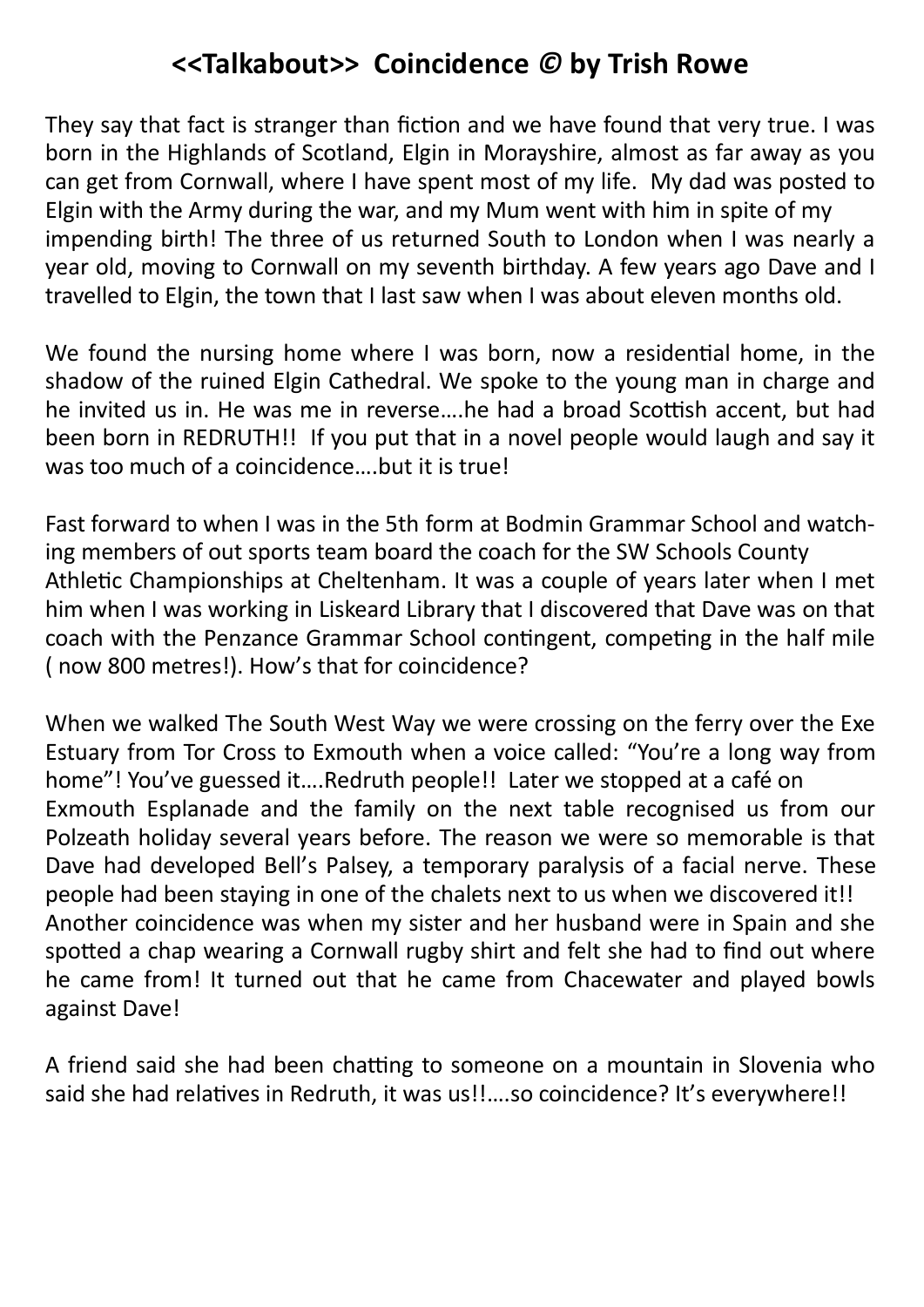# COVID-19 Guidance



## Wash your hands, cover your face, make space.

#StaySafe

I hope if everyone observes these rules for just a little bit longer, by next summer we will start to see everything getting back to normal

> Looking forward to a happier and healthier 2021 *Rosemary*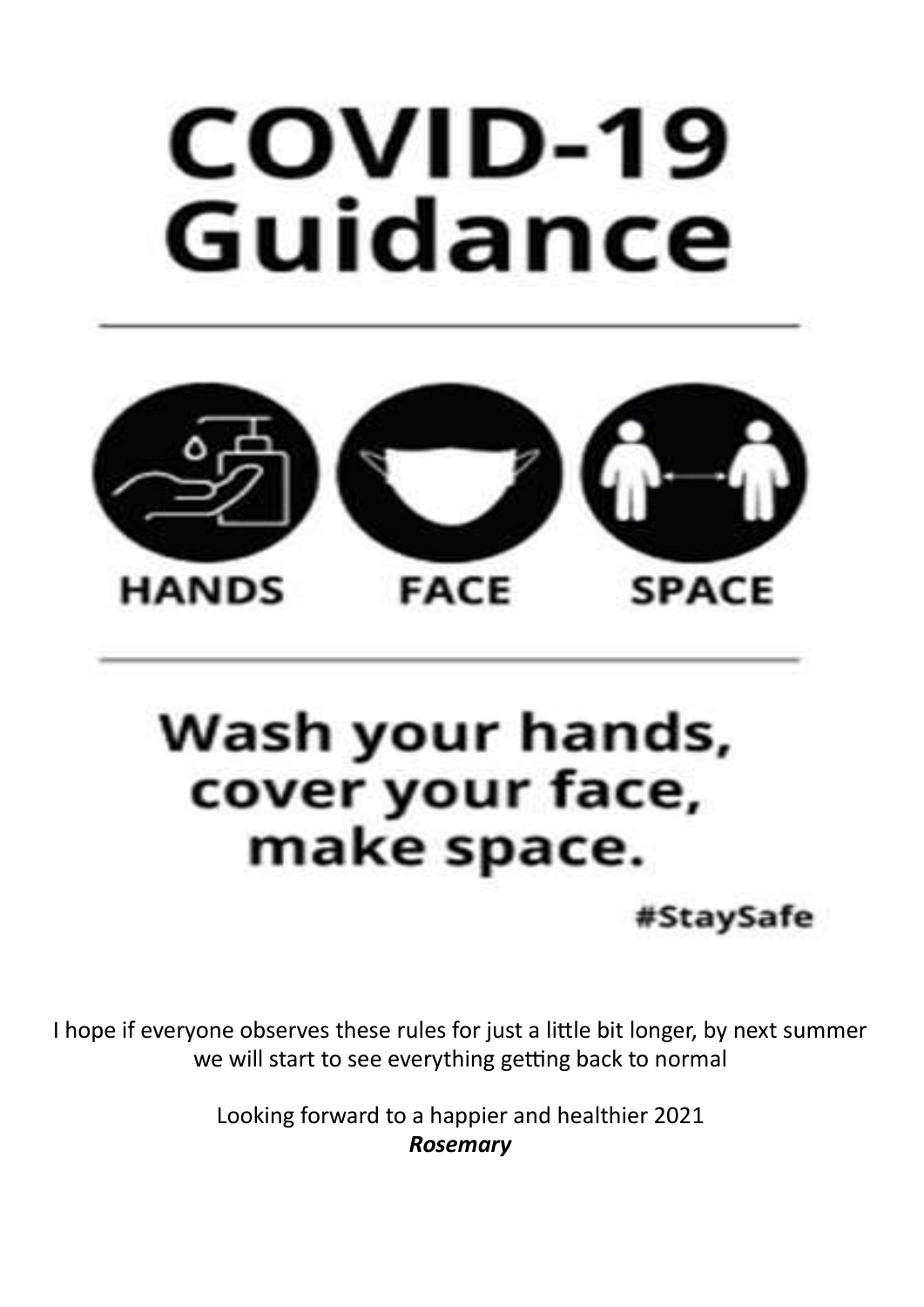#### **A CHRISTMAS/NEW YEAR QUIZ**

- 1. In what part of the body would you find the fibula?
- 2. Hamilton has become one of the biggest musical theatre shows of all time since it debuted in 2015, but what is the name of the acclaimed star who wrote it?
- 3. If you have cryophobia, what are you afraid of?
- 4. Who won the Best Actress Award at the most recent Oscars?
- 5. How many of Henry VIII's wives were called Catherine?
- 6. According to ONS, what was the most popular boy's name in the UK in 2018?
- 7. Ray Davies was the frontman on which iconic '60s band?
- 8. Which popular video game franchise has released games with the subtitles World At War and Black Ops?
- 9. In what US State is the city Nashville?
- 10. Which rock band was founded by Trent Reznor in 1988?
- 11. What's the chemical symbol for silver?
- 12. With what sport would you associate Sachin Tendulkar?
- 13. What is the capital city of Switzerland?
- 14. Which legendary actor played Jimmy Hoffa in Martin Scorsese's 2019 film The Irishman?
- 15. Ataulfo, Alphonso and Keitt are varieties of what fruit?
- 16. In what modern day country was Nikola Tesla born?
- 17. What is the smallest planet in our solar system?
- 18. Who wrote the novels Gone Girl and Sharp Objects?
- 19.What is seven cubed?
- 20 Who is the current manager of Manchester United? *(answers in February issue)*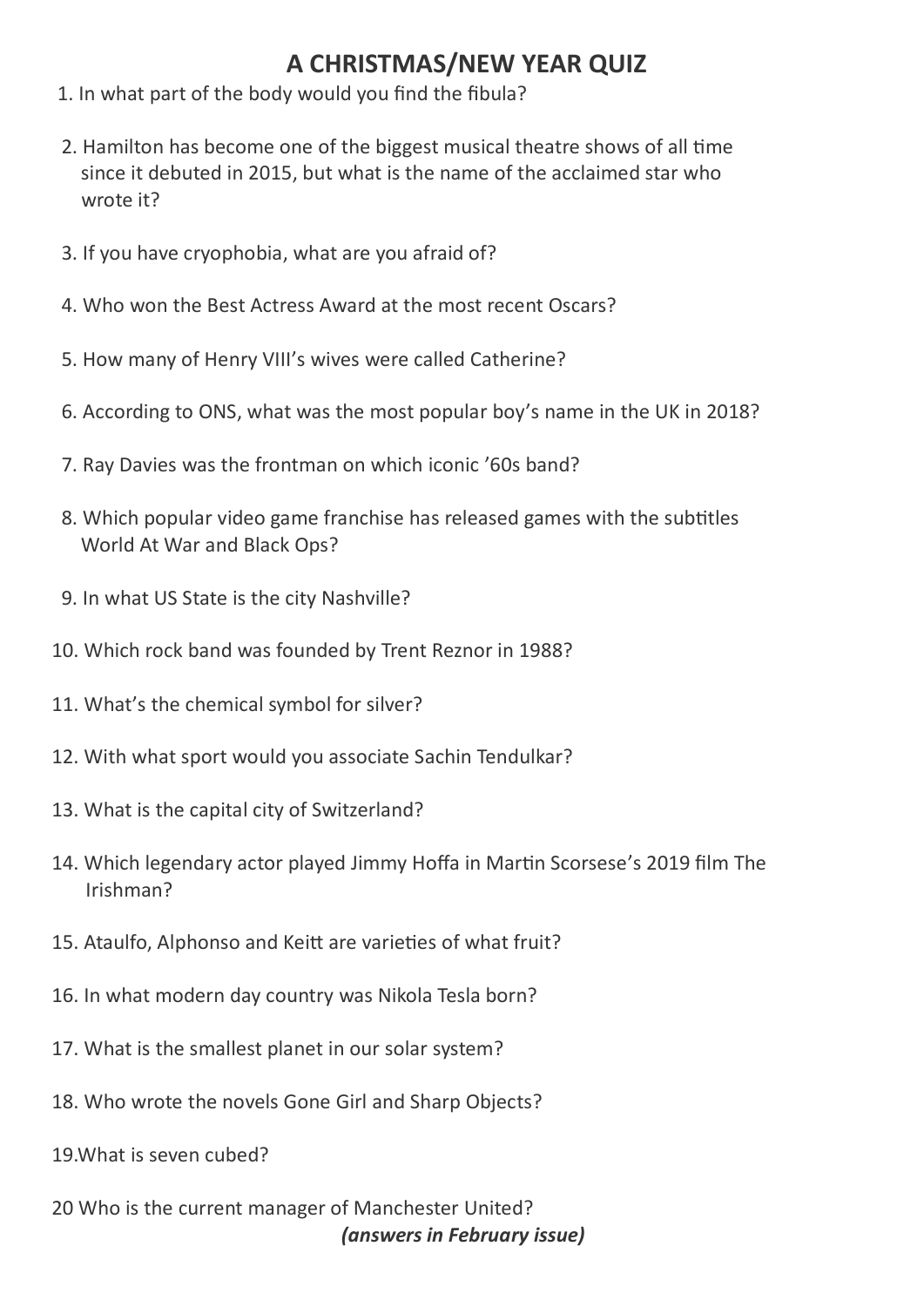

## MEMORIALS

Lettering, Cleaning, Re-fixing & Renovations at competitive prices. Works and Showroom: School Lane, East End, Redruth

### **D. TRESISE & SONS**

School Lane, Redruth TR14 2DU Telephone: 01209 314724

# TONY MOYLE

Independent Family Owned Funeral Directors

## 01209 214883

*"Our family helping local families for over 20 years"*

24 Hours Service - Private Chapel of Rest - Funeral Plans

23 Trewirgie Hill, Redruth, Cornwall, TR15 2TB

www.tonymoylefunerals.co.uk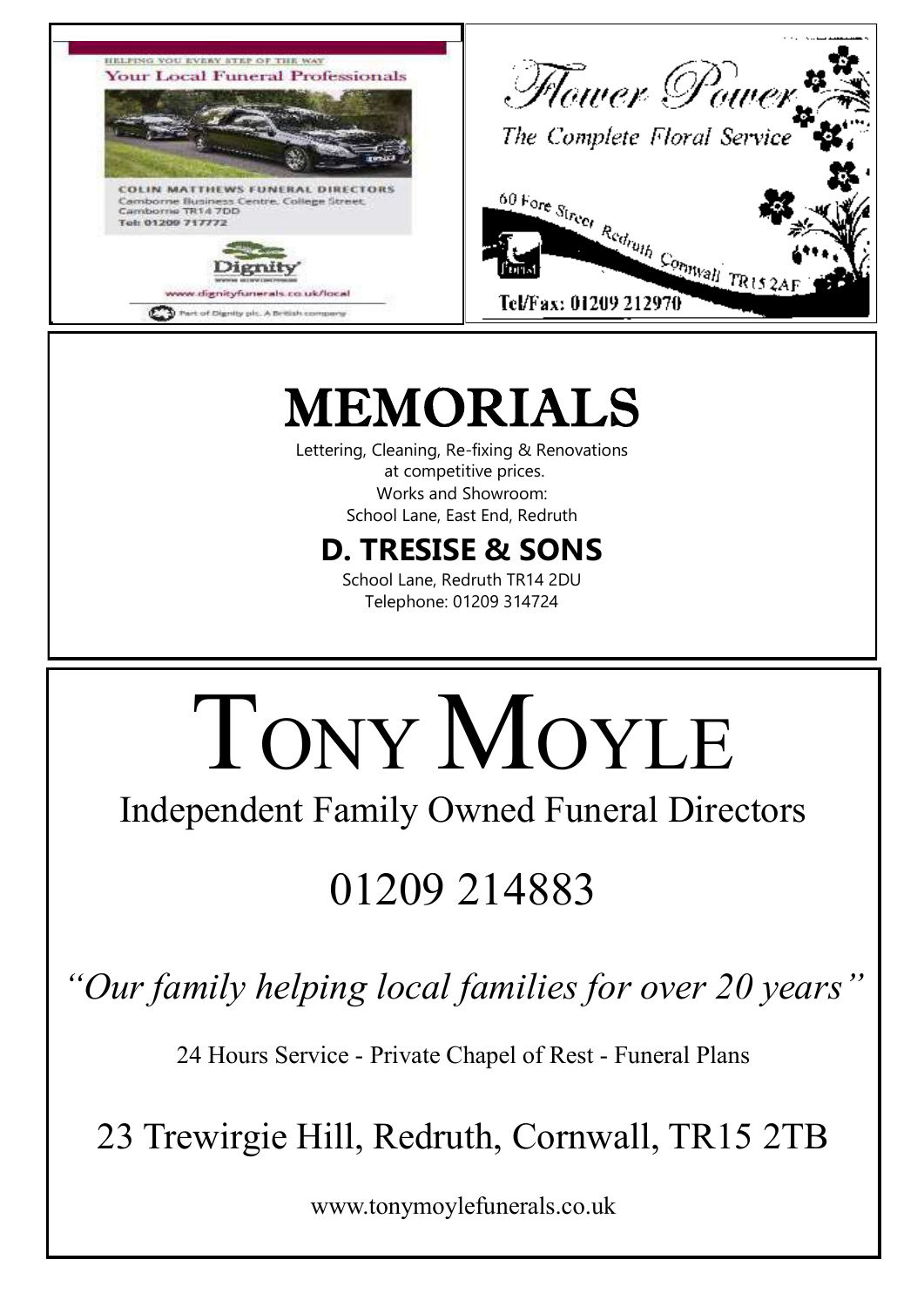

## **BERRYMAN'S BAKERY LTD**

Bakers of Distinction **Pednandrea, Redruth, Cornwall. Tel: 01209 215534**

**New range of confectionary now available from our shops in Redruth, Camborne & Perranporth**

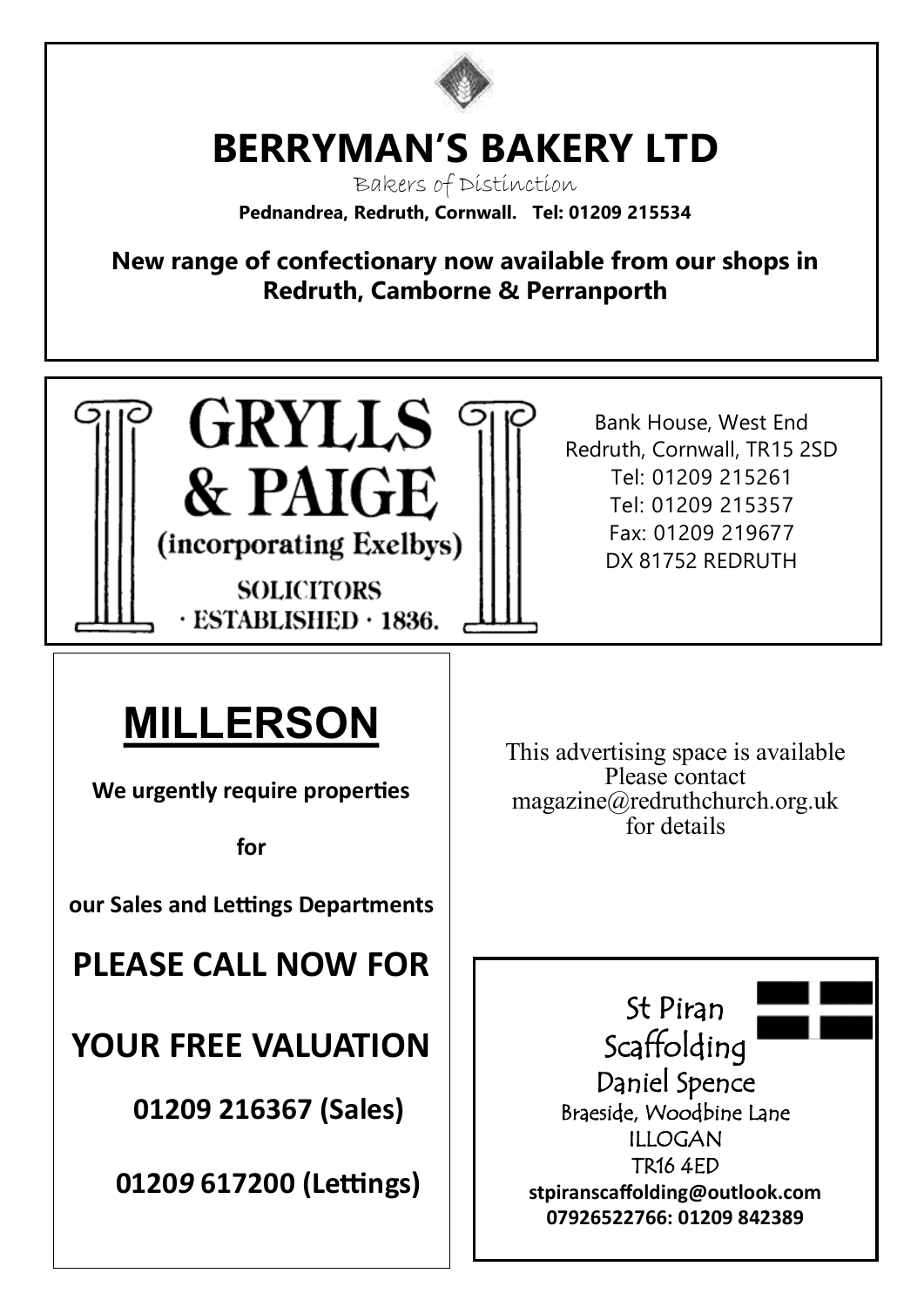

## **DO YOU KNOW ANYONE WITH MEMORY PROBLEMS?**

WE ARE HERE TO HELP AND SUPPORT

#### **Redruth Memory Café/Activity Group**

We are currently not able to hold our Memory Café sessions.

Whilst restrictions remain in place, every two weeks we are sending out copies of The Sparkle, word searches and a quiz. Anyone who wishes to join our mailing list can let us know by emailing alisonkwatson@aol.com or by writing to:-

Redruth Memory Café, 2 Ridgeway, Perranporth, TR6 0HW

### **DAVID HENDY FUNERAL SERVICES**

Member of the N.A.F.D. AN INDEPENDENT FAMILY BUSINESS OFFERING EVERY HELP AND PROFESSIONAL ASSISTANCE

**PRIVATE CHAPEL OF REST**

Modern facilities **Treswithian Camborne Tel: (01209) 612025**

#### **KNITCRAFT WOOL SHOP**

Pool Roundabout All your hand knit needs Stylecraft, JC Brett, Sirdar, King Cole etc. Largest local selection Handknits for sale Access, Visa etc. Tel: 01209 216661 barbara.knitcraft@yahoo.co.uk

Charles Green Design

## Environmentally Conscious Design



Charles Greet

New Build, Conversions, Listed Buildings, Strawbale & Green Oak Buildings

**Free Initial Consultation** 

TEL: 01209 216964

1 Station Road, Redruth, Cornwall, TR15 2AD

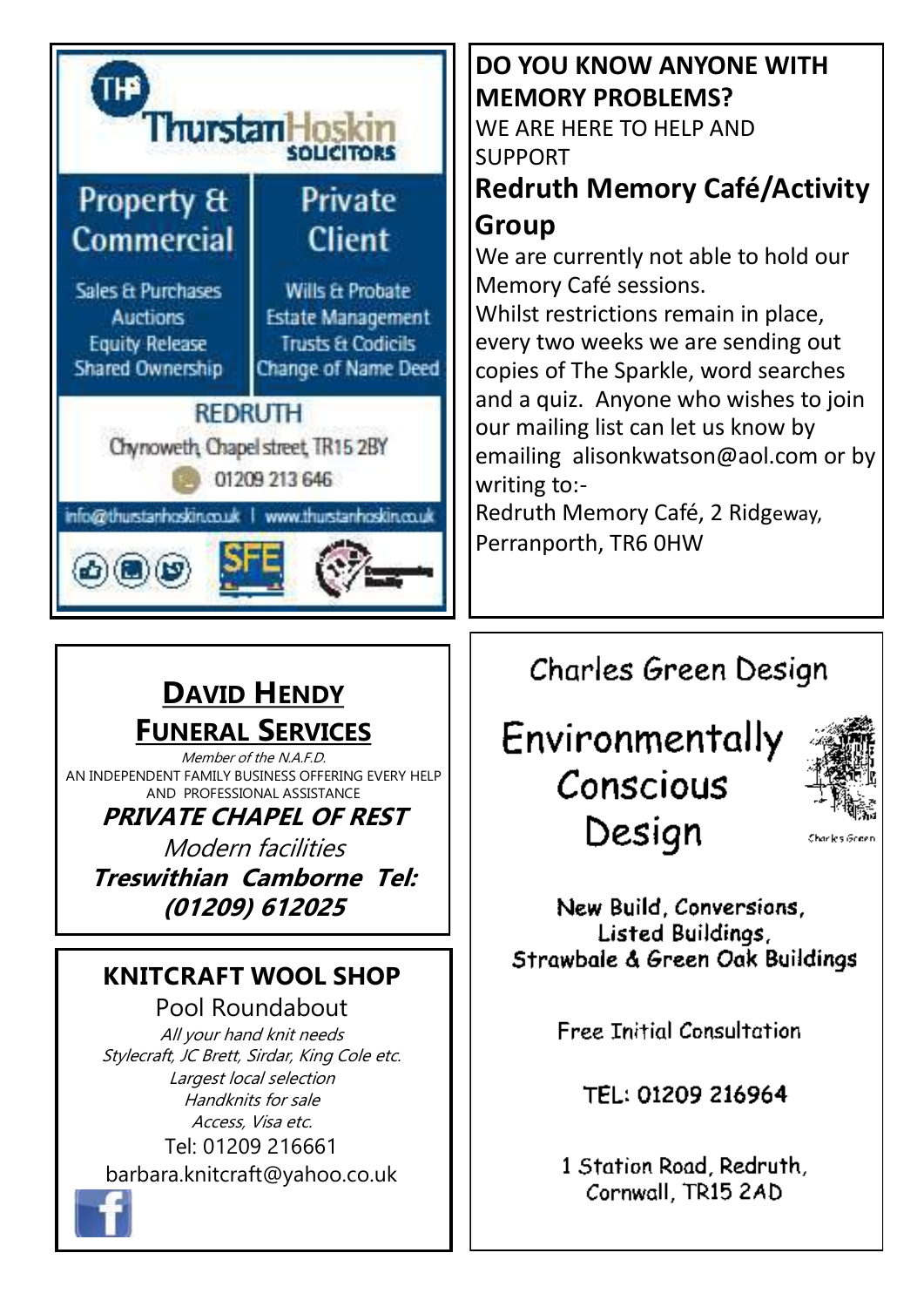

#### *Caring homes where every effort is made to respect the privacy, independence & dignity of each resident*

 $\cdot$  Short and long term quality care  $\cdot$ Mainly single rooms  $\cdot$  $\cdot$  En-suite facilities  $\cdot$  $\cdot$  Regular outings & at home events  $\cdot$ · Day care ·

· Hairdressing, dental, chiropody & optician services available · · Regular church services · Delightful gardens ·  $\cdot$  No smoking homes  $\cdot$ 

*Harbour Lodge*

Harbour House Care Home is a 'supported living' bungalow. A wonderful home for individuals who want freedom from worry and chores. 24 hr care is available. A part-time housekeeper visits daily, a wide range of other services is available.

*Tremethick House* Meadowside Redruth, TR15 3AL **Tel: 01209 215713**

*Harbour House* Penberthy Rd, Portreath Redruth, TR16 4LW **Tel: 01209 843276**

*The Old Manor House* Regent Terrace, Penzance TR18 4DW **Tel: 01736 363742**

*Managing Partner (Owner) Mrs Mary Anson MSc RGN Anson Care Services*



### **DAVID JOHNSON & SONS**

PLUMBING & HEATING GAS SAFE REGISTERED 35 Roseland Gardens, Redruth



No. 35588

**THIS SPACE IS AVAILABLE FOR ADVERTISING PLEASE CONTACT magazine@redruthchurch.org.uk For details**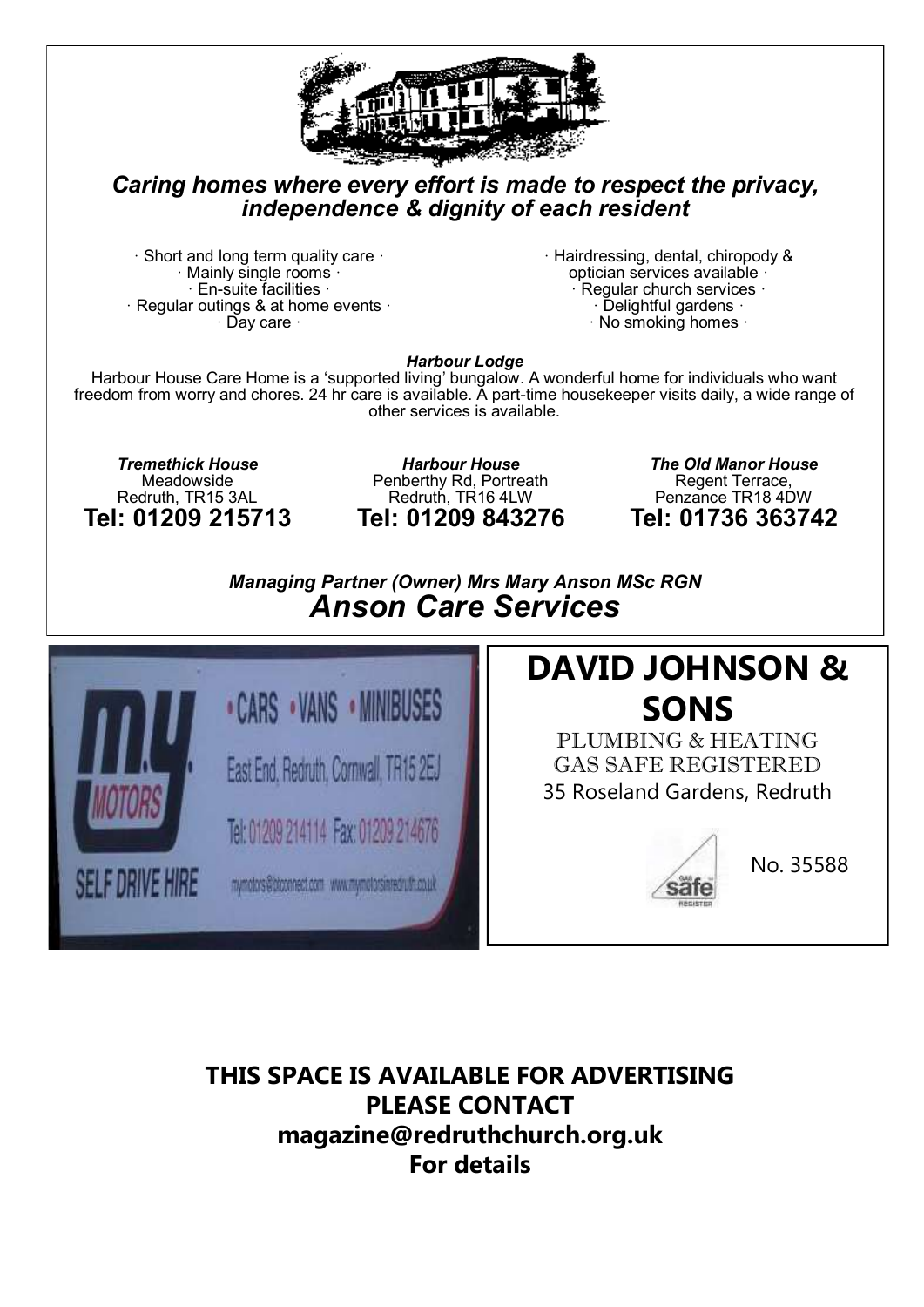



Specialising in: maintenance work at height; design & installation of kitchens & bathrooms; garage conversions; interior & exterior painting; facias & sofits; tv aerial & av equipment solutions; decking, fencing; pressure washing AND MUCH MORE

www.piranmaintenance.com 07738 222 898 hello@piranmaintenance.com

# PAUL HARRIS & CO

## CHARTERED CERTIFIED ACCOUNTANTS

*We provide a personal and comprehensive Service to both businesses and individuals*

*Accountancy & Audit : Taxation : Financial Management and Advice* **59 West End Redruth Tel: 01209 215063**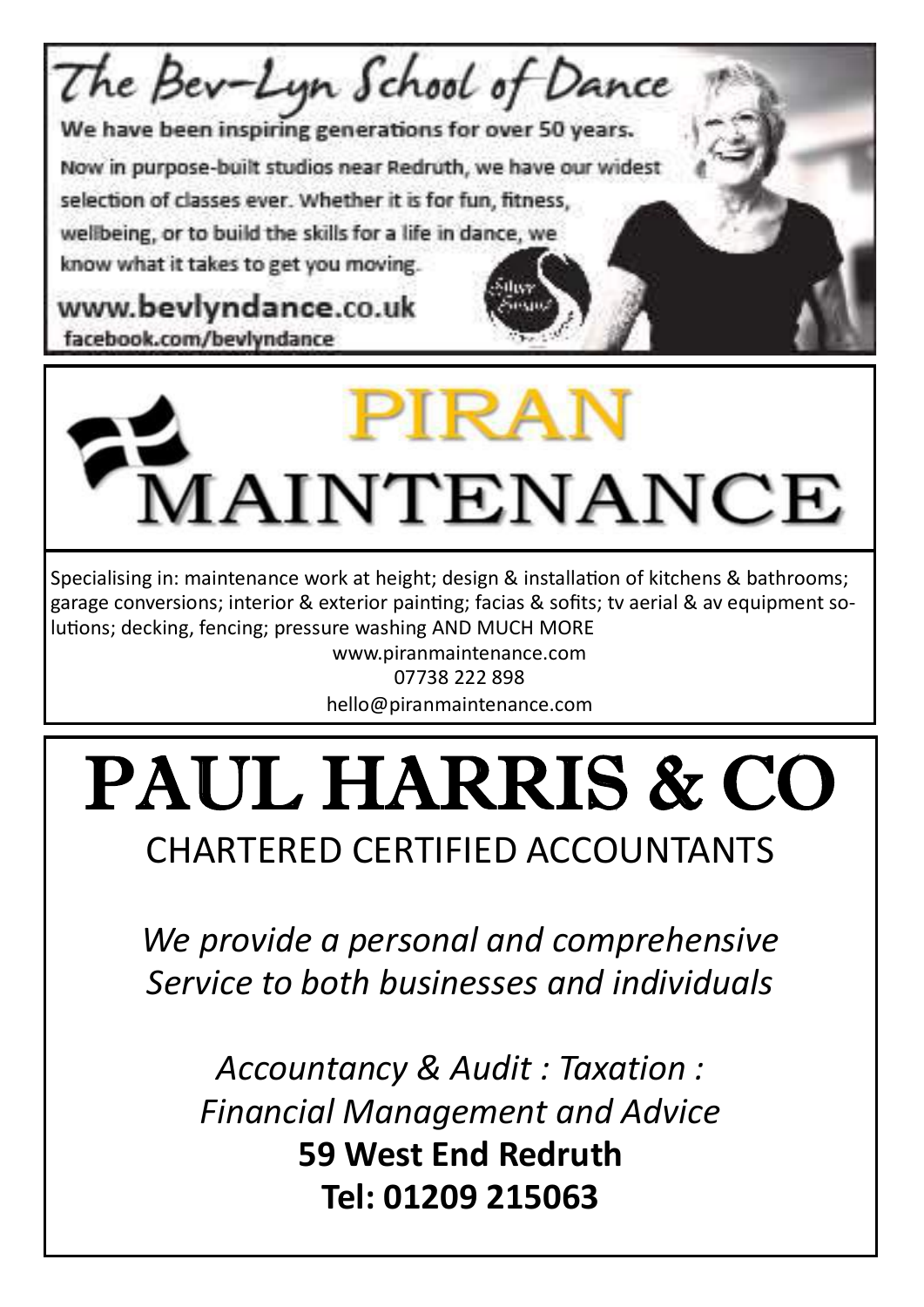Meeting your wishes<br>@family's traditions



'Our families, and their loved ones, are truly at the centre of everything we do.' Lorraine Beard

Scott Watters (Funeral Director)

> Cornwall Funeral **Services**

Celebrating life

Here for you on: 01209 211684

contact@comwalfunerabervicea.co.uk / www.comwalfuneralservicea.co.uk<br>Facebook: ib.com/comwalfuneralservicea / Twitter: Goomwalfuneral